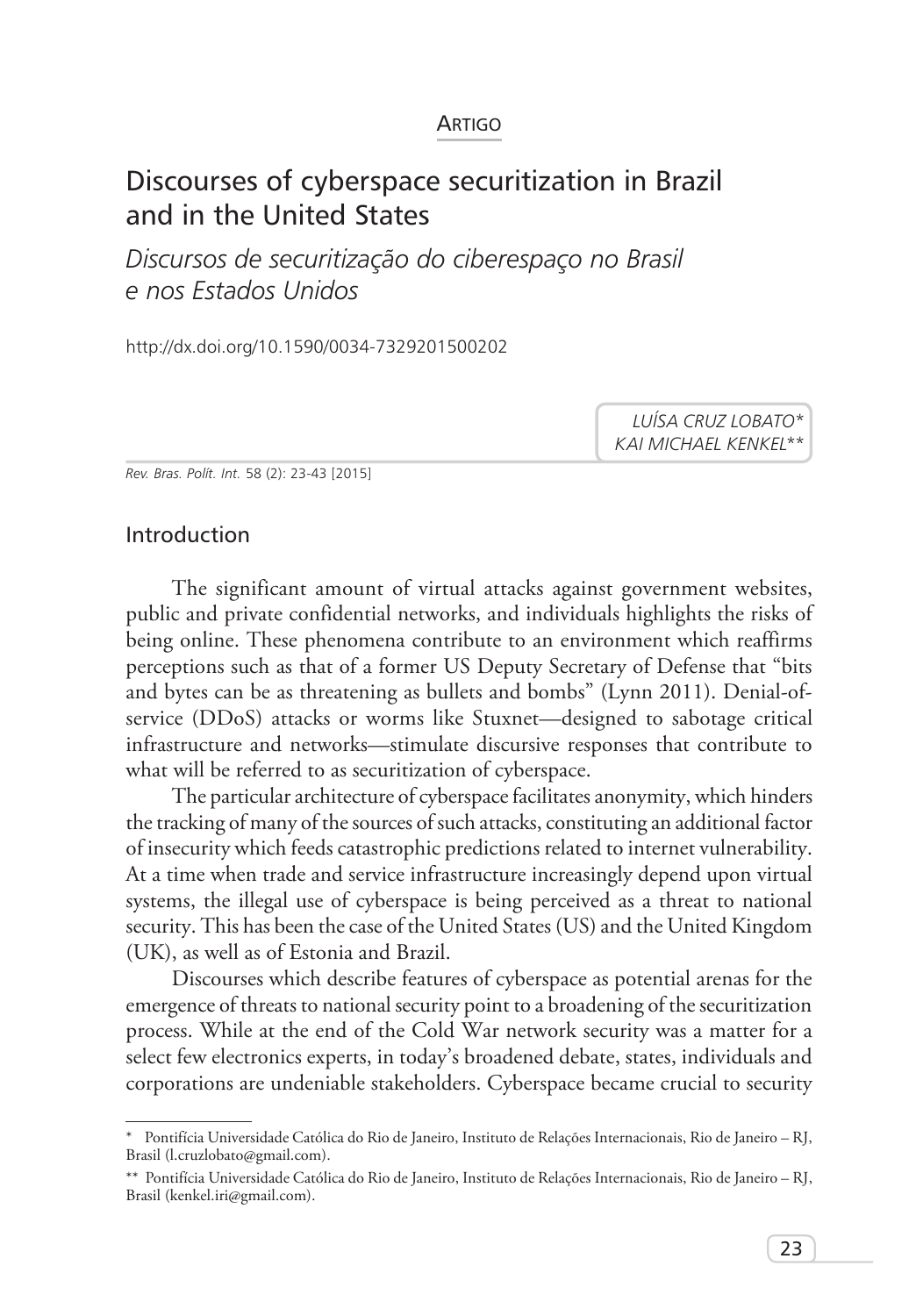discourses, and in specific geopolitical contexts, came to be analyzed through a strategic and military perspective.

This article seeks to understand the manner by which these discourses of cyber securitization are constructed, using as examples the US and Brazil, and as its theoretical underpinning the approach developed by the Copenhagen School. Following the model developed by Hansen and Nissenbaum (2009), we suggest the development of a specific analytical "sector" for cyberspace, beyond the five originally developed by Buzan et al. (1998). The creation of such additional sector allows the securitization model to capture dynamics that are particular to online threats, separating them from other sectors' existing threats, and distinguishing clearly between securitization and militarization. The aim is to contribute to the debate concerning the cyber-sector (Hansen and Nissenbaum 2009; Hart 2011; Garcia and Palhares 2014).

The first section of this article highlights the specific nature of cyberspace and its place on the international security agenda. The second section problematizes Copenhagen securitization theory, arguing that its sectors do not capture the cybersphere's specific dynamics. Hansen and Nissenbaum's (2009) theoretical contribution is adopted to better grasp the role of cybersecurity in contemporary international security. The third section makes an empirical analysis of official documents and securitization practices in the US and in Brazil, which gives contours to the proposed sector's analytical potential. The final section considers the thin line between securitization and militarization. Since these phenomena deeply affect the everyday use of cyberspace, addressing these issues under the traditional rationale of international security is doomed to fail.

## Cybersecurity and international relations

In March 2014, during the Crimea crisis, several NATO websites were hit with DDoS attacks, which suspended the Organization's cybersecurity website and breached a non-confidential e-mail network (Croft and Apps 2014). These attacks overwhelmed servers' capacities with illegitimate information requests originating from multiple sources—generally the so-called "zombie" computers remotely run by a central data processor. Similarly, cyberattacks were waged against Estonia in 2007 and Georgia in 2008, both during conflicts with Russia. In 2010, Iranian nuclear facilities were the targets of the Stuxnet worm, the first known online attack against industrial infrastructure (Deibert 2013). Virtual espionage scandals broke to unveil operations that surveilled the privacy of millions of individuals, as well as heads of state (BBC 2014), leading to a blackout of the Syrian internet in 2012 (Rohr 2014). US Senator Carl Levin drew attention to cyberattacks committed by government-supported hackers as 'aggressive actions in cyberspace' (Krasny 2014).

The cyberspace, the worldwide interconnected information networks and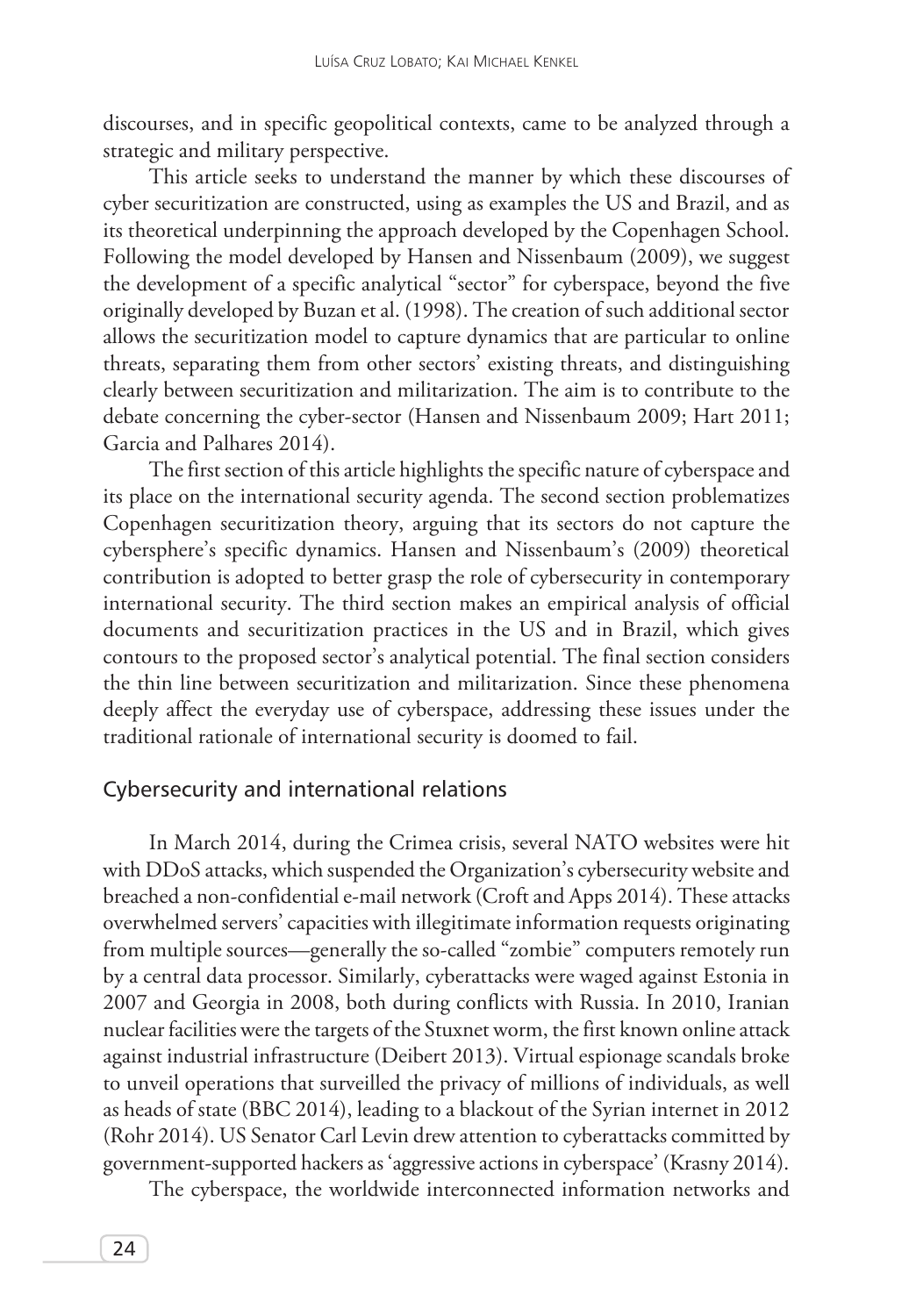communications infrastructure that spans the Internet, telecommunications networks, computer systems and the information they contain (Melzer 2011) is what connects these events. Though frequently treated as such, cyberspace and the internet are not synonyms: the former is an electronic/electromagnetic operational domain, the latter is the operational domain's central network based on computers (Levy 1999:17; Cepik et al. 2014:163).

These networks' inherent features hold a large potential to affect the political and strategic *status quo*, being characterized by the nonexistence of well defined borders between virtual and real, particularly in terms of causes and consequences. The physical architecture and the software protocols that shape cyberspace make anonymity easy. The increasing speed and reach of the media, connects states, corporations and individuals on a global scale; to which low-cost devices add a democratic facet (Deibert 2002; Betz and Stevens 2011). Combined, these characteristics create a permissive environment for anonymous agents individually or in the name of governments—to breach confidential systems and networks. Such actions can be interpreted as challenges to state sovereignty, and to individual and private sector data security. Hence, "in global cyberspace, the interdependence and interconnectedness of massively networked users and devices irrevocably alters the traditional dynamics of cause and effect" (Betz and Stevens 2011:40).

The interconnectivity of computer systems and the absence of effective borders constitute lax structures used to foster political and military disruptions, since they hold the potential "to control physical objects such as electrical transformers, trains, pipeline pumps, chemical vats, and radars" (USA 2003:6-7). Considered to be exaggerated, some catastrophic projections in which networks are used by rival states, terrorists and criminals to cause suffering and to threaten critical-infrastructures are dubbed cyberdoom scenarios (Cavelty 2008:112).

Nonetheless, real-world cyberevents confirm what might otherwise remain in the landscape of hysteria, generating responses from governments and the international community. The Tallinn Manual on the International Law Applicable to Cyberwarfare (NATO 2013) broaches the extension of humanitarian law to virtual reality, underscoring growing concern over the economic, political and social reach, frequency and consequences of cyberattacks.

The anxiety over cyberattacks and the publication of the Tallinn Manual reveal that the international community has high stakes in information and communication technologies. Information security quickly gains importance in a context of increasingly lax access and publication. Assuring the inviolability of secret information rises as a priority on the cybersecurity agenda, "information's role in international relations and security has diversified and its importance for political matters has increased, mostly due to the proliferation of information and communication technology." (Cavelty 2012a).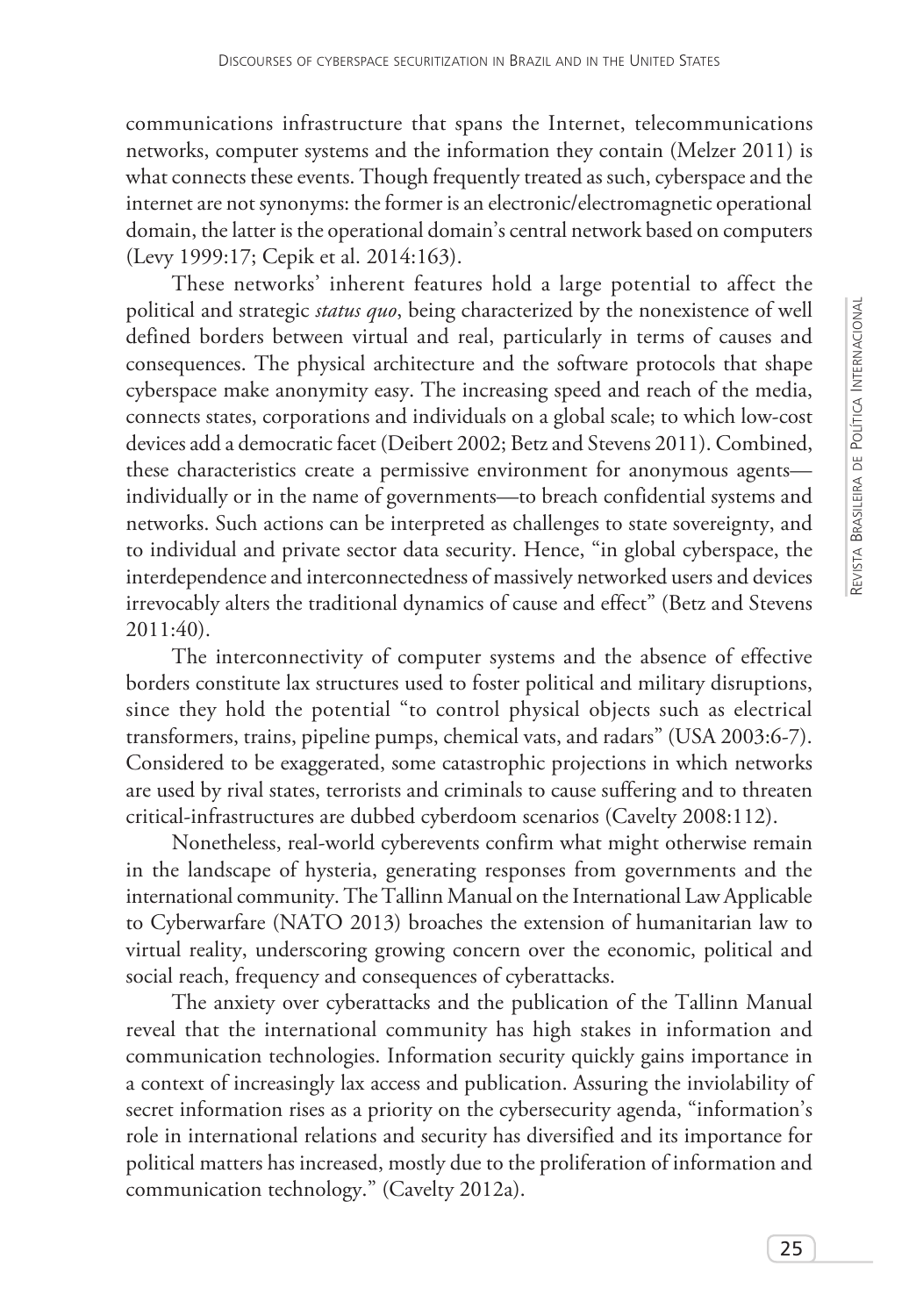Before the 1990s, cybersecurity remained restricted to computer experts. In light of developments in computing technology, virtual threats now reach society in general—a process that partially accounts for the globalization of cybersecurity (Hansen and Nissenbaum 2009). Bridging information security and the effects of potential attacks on industrial facilities, services and supply, cybersecurity joins the defense discourses and strategies of countries that are targets of massive cyberattacks or that to a varying extent depend upon computerized systems. According to Cavelty:

> [c]yber-security is both about the insecurity created by and through this new place/space and about the practices or processes to make it (more) secure. It refers to a set of activities and measures, both technical and non-technical, intended to protect the bioelectrical environment and the data it contains and transports from all possible threats. (Cavelty 2012b:5).

Resulting from multiple threats, cybersecurity has multiple referent objects (Deibert 2002). Highlighting four images that translate this dynamic, Deibert offers a novel understanding of online dynamics. First, cyberattacks can be directed against nations' collective identities, when these are revealed as primary referent objects (targets of threat). This applies, for example, to countries that feel their collective identity is threatened by the diffusion of internet access, such as China and Iran. Here, controlling internet access is seen as a counter-threat, like China's Great Firewall<sup>1</sup>. Threats from the internet or cyberspace favor nontraditional forms of violence, in particular those stemming from the fear of losing information or whose perpetrators are non-state actors. From this perspective, the state is the referent object. This same threat may also be directed against the privacy of individuals, and conducted both by states and corporations. Nonetheless, while these images do not drastically differ from the threats and referent objects established by securitization theory (Buzan et al. 1998), the fourth image better explains the new dimension of threats from cyberspace.

Here, Deibert (2002) argues that digital networks are themselves the referent object, converting to security-threats security system breaches; the loss, theft or the corruption of data; and the interruption of information streams. This dynamic allows for the construction of multiple referent objects, in the image of the networks. This view stresses socioeconomic, as well as policy-related structural vulnerabilities; public and private entities are equally vulnerable to cyberattacks, even though they themselves can also be the perpetrators. Deibert argues for the primacy of this fourth image over the long term. Network security is not only the referent object in a new cyber-sector, but it is also the foundation upon which the existence of other referent object is constructed.

The Great Firewall is a contested example; its ends are ambiguous and it is unclear whether the final aim is to protect Chinese culture or to control the local population's access to the internet.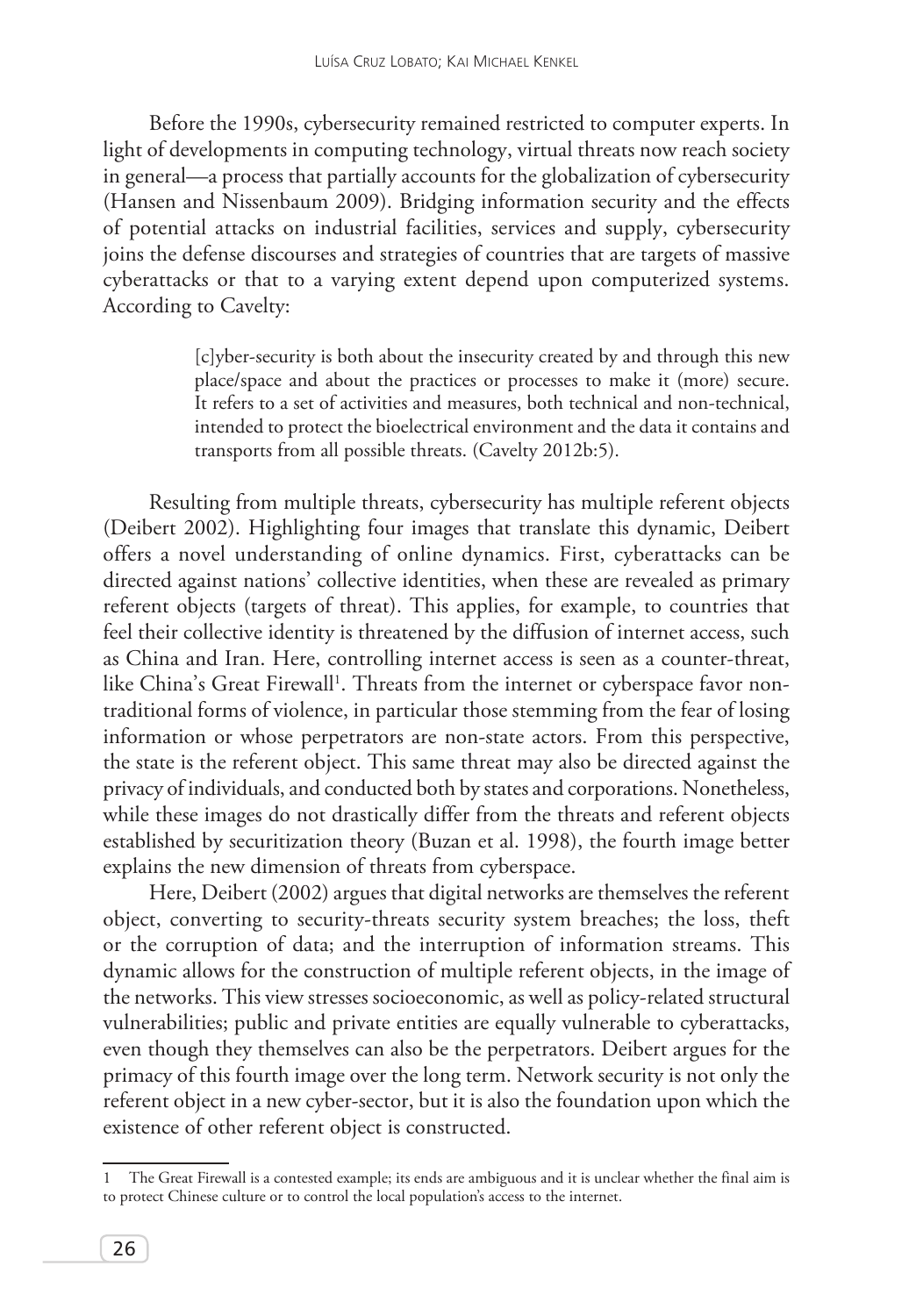In the field of information security, threats are dangers capable of exploring breaches in systems. A cyberattack is hence a human deed that explores the vulnerabilities of the virtual sphere, managing to harm informational systems or even, in light of modern life's online dependency, material daily life, (Cavelty 2012c).

Worms, in turn, illustrate two of the mechanisms that materialize cyber threats, and which can affect either virtual structures, the material world, or both. Worms are software that acts within hardware systems, exposing them to invasions and information theft. In the 1990s, the perception that key operational sectors mostly relied on software emanated precisely from these kinds of cyberattacks and system meltdowns (Cavelty 2012c). Some worms specifically serve aims of crime of espionage, resulting in theft of commercial and confidential information, while others intend to damage specific systems. In 1986, the Morris worm attack on ARPANET affected a large part of the internet, cementing the perception that systems are intrinsically vulnerable and leading to the creation of the CERT– Computer Emergency Response Team—under the aegis of DARPA—the US Defense Advanced Research Project Agency (Cavelty 2012c). Where Morris led to perceptions of insecurity over the Internet, 2010's Stuxnet fed the idea that cyber threats have material effects in the real world.

Developed to attack Siemens' control systems, Stuxnet damaged the centrifuges used in Iran's nuclear program. The work is the most successful cyberattack to date in terms of material effects. It had the greatest repercussion for speculations of cyberattacks' impact on critical services, supply systems, and the likelihood of cyberwars (Cavelty 2012c). Although not resulting on human damage, the Stuxnet episode illustrates the materialization of a virtual threat.

Several discourses and practices contribute to the constitution of cybersecurity threats as issues of global import (Deibert 2002; Cavelty 2012c). We seek to understand this process of constitution to analyze how security policies react to real or perceived threats, without losing sight of the fact that threat construction and response are co-constituted (Krause 1998:306). The following section describes the Copenhagen School's perspectives on securitization and sectorization, leading into Hansen and Nissenbaum's (2009) proposal to create a cyber-sector. Understanding the construction of cyber threats through the recognition of a cyber-sector attributes a particular dynamic to the process of securitization, also allowing a distinction between securitization and militarization trends that have perfused the broader construction of threats from cyberspace.

### The Copenhagen School and the securitization of cyberspace

The Copenhagen School argues that a security threat is social construct—not subject to structuralist ontology (Wæver 2012). The militarist and statist bias of Strategic Studies is here opened up for new and diverse referent objects and critical, constructivist/post-structuralist outlook (Krause and Williams 1997). This research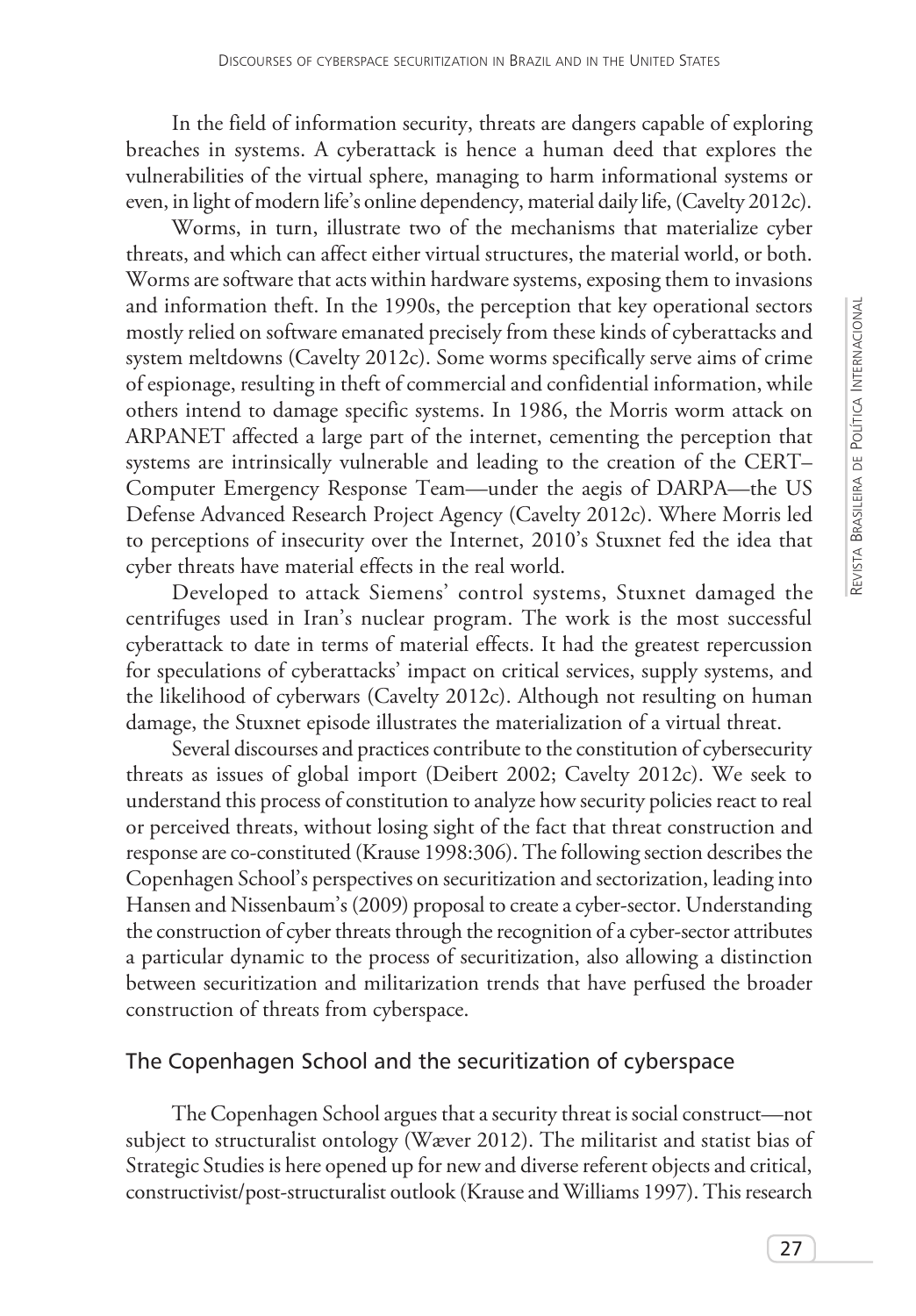emphasizes the ideas of speech-act securitization and sectors, shedding light on the process of construction and definition of threats (Krause 1998:306)—an increasingly relevant perspective in the case of cybersecurity.

Utilizing theory of securitization implies recognizing its theoretical limitations (Balzacq 2011:19; Cavelty 2008:24) and risks (Bigo 2007:21). It cannot postulate a specific notion of security; rather, in highlighting the role of discourse, a finegrained application of such a theory seeks to grasp how a securitizing actor operates, as well as how a certain topic ascends to the security agenda. The approach embraces the societal variables of security, besides the process of constructing threats (Elbe 2007:36; Hansen and Nissenbaum 2009:1160). Notwithstanding, the unintended consequences of its inappropriate use contribute to increased *in*security, as well as to catastrophic policies regarding human security (Bigo 2007:3).

Securitization theory characterizes security itself as an objective and selfreferential concept and practice (Buzan et. al. 1998:25), acquiring different meanings in different societies, according to actors' perceptions (Krause 1998:306). Threats are socially and discursively constructed, products of a semantic competition over the persuasion of an audience regarding the labeling of a given topic as a matter of security (Buzan et al. 1998:32). This broadens the notion of the referent objects beyond the state, and one of the theory's virtues is precisely its focus on society as a specific sector of security analysis (Buzan and Hansen 2009:36).

Securitization is intersubjective, discursive, intentional and performative, as well as non-discursive, non-intentional and removed from the locus of the action (Balzacq 2011). Certain problems become security issues when presented as threatening in an efficient manner (Balzaq 2011; Cavelty 2008). Buzan et al. (1998) underline that the analysis of security entails the distinction between referent objects, securitizing actors and functional actors. Referent objects like the state, the individual or a computer network are those who suffer the existential threat (Deibert 2002); securitizing actors are responsible to declare an existential threat to the object of reference. Several entities can fit this role, such as bureaucrats, political leaders, governments, groups of pressure, as long as they are imbued with authority to deliver the act of speech (Buzan et al. 1998; Cavelty 2008); finally, the functional actors affect the sectorial dynamic, while they influence decisions, but are not involved in the act of speech *per se*.

To securitize a given topic is to transfer it to the sphere of security, labeling it as an existential threat to a certain human collectivity (Buzan et al. 1998:24; Cavelty 2008:25). This move is based on hypotheses of the future: of what shall happen if a given policy is or is not adopted (Buzan et al. 1998). The process involves securitizing actors who speak in the name of referent objects and gain authority by directing their rhetoric to an audience that must accept the speech-act through which a topic is granted the "security" label (Balzacq 2011). There is competition around what should constitute both threat and security, the latter being considered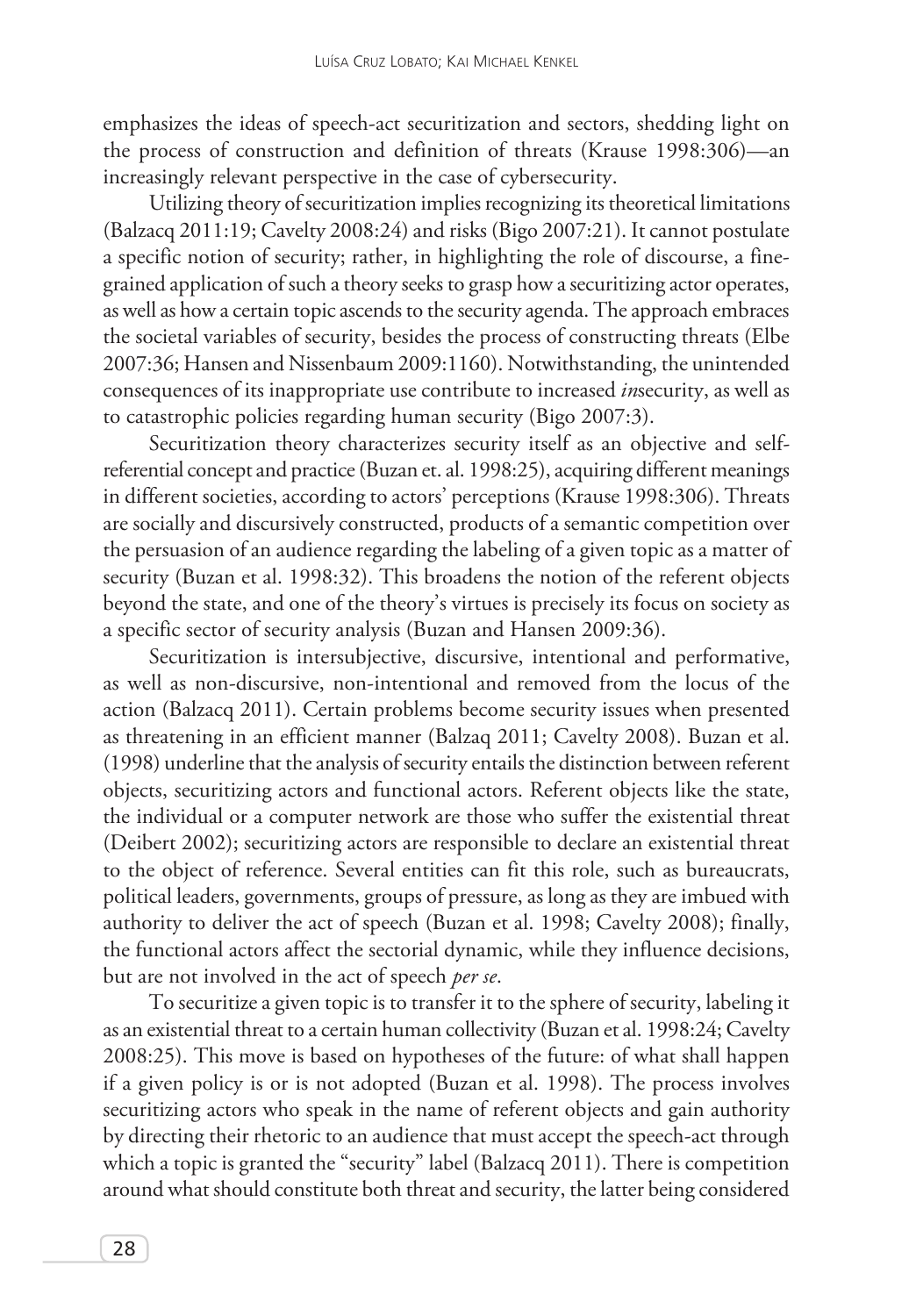an essentially contested concept whose meaning is not objectively framed, but inherently disputed (Buzan et al. 1998). The content of security is constituted through a speech act, a discourse that securitizes and constructs referent objects as well as real or perceived threats which require that adoption of enhanced policy measures that escape the usual decision-making process, allowing the policy to go beyond established rules and regulations (Buzan et al. 1998:201). Speech-act theory is the basis for understanding the securitization process, since rhetoric lends strength, while constituting a threat in itself (Wæver 2012:53). Speech acts wed action and speech, in that saying becomes doing: speech acts can involve saying something, as well as acting while saying something, besides deriving an action from the act of speech itself (Austin 1962:12; Onuf 1989:83; Balzacq 2011:5). As such, the process of securitization requires the audience's acceptance of the threat (Buzan et al. 1998:25).

This analysis presents a discursive analysis of the securitization of cyberspace, based on specific texts such as, *inter alia*, official documents, speeches, and press articles. Governments whose infrastructure and daily lives are highly dependent upon digital networks, as well as think tanks, tend to figure as securitizing actors, for they perceive the destabilization of the networks in which their operations strongly confide as threats. Thus, the loss of information or of operational capacity ranks as an important threat to their stability. Likewise, in the economic sector, networks also tend to be securitized in their own terms or in reference to structures that depend upon them and to social groups (Buzan et al. 1998:100). In this case, the audience is both part of the process that constitutes the threat, as well as is varies according the logic applied for persuasion (Léonard and Kaunert 2011).

The Copenhagen School distinguishes five security sectors: military, political, economic, societal and environmental (Buzan et al. 1998). Each sector comprises particular referent objects, as well as securitizing and functional actors. Balzacq (2011) highlights the relational feature within the sectors, as well as their relevance to the constitution of the involved objects and actors. Practices thus involve intersubjective interpretations of a certain historical and cultural inheritance, and also of the structure that constrains them.

Discourses of cyber securitization cannot be removed from the practices that constitute cyberattacks, software and hardware breaches, and their use to conceal or reveal identities, just as "the discursive side of nuclear deterrence and arms control practices cannot be entirely understood without the missiles, bombs and organizational resources, which over time sustained its existence and importance" (Adler and Pouliot 2011:23). The discursive elements are influenced by daily-life activities that produce diversified perceptions in the actors. These perceptions are re-dimensioned to the virtual reality and projected in terms of *potential* disruptive events. Therefore, "it is relevant to conceive of discourse as practice and to understand practice as discourse" (Adler and Pouliot 2011:16).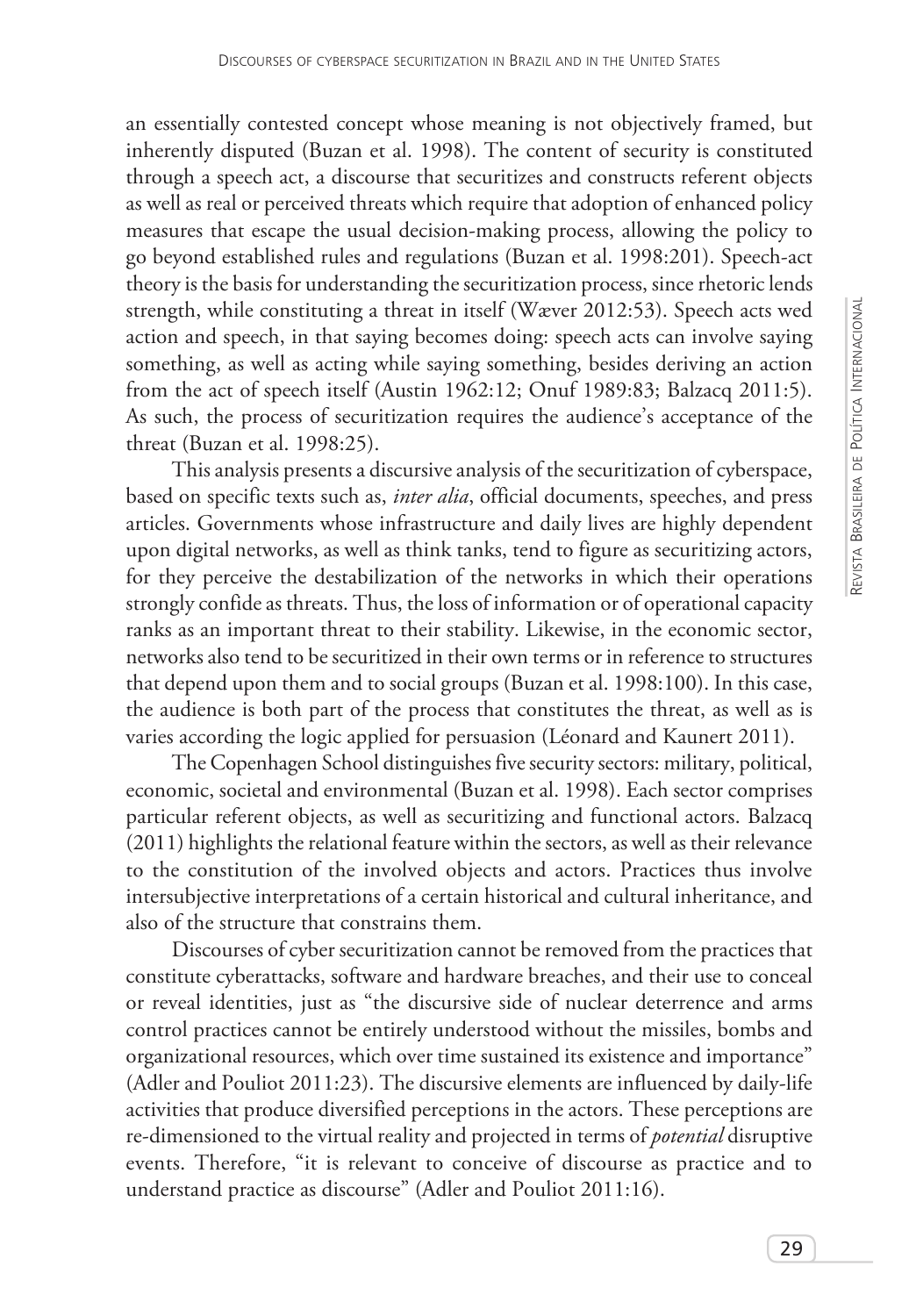Discourses on the security of cyberspace require the broadening of the traditional concept of security that focuses only on military power and states' ability to tackle threats (Walt 1991). The incorporation of information technologies into contemporary war fighting, hacker operations, threats to users' data and privacy, and the civil and the military interest in the area all justify the growing space cybersecurity has come to occupy in the field of international security. Since cyberspace goes beyond the logic of national borders (Cavelty 2012a), the constructed threat encompasses multiple referent objects (Deibert 2002), and requires the theorization of a peculiar sector in order to precisely contextualize processes that are typical to the phenomenon of securitization.

In the 1990s, securitization theorists did not perceive cybersecurity as an existential threat to states (Buzan et al. 1998). However, as consequence of the growing dependence of human societies upon networks, Hansen and Nissenbaum (2009) argue that cybernetic issues are already securitized, suggesting that the materialization of this process is highlighted through policy, institutional and strategic responses. The Estonian and the US examples are paradigmatic, given the launch of Estonia's Center for Cyber Defense and the establishment in the US, in 1996, of the Presidents' Commission for Critical Infrastructure Protection. It is paramount to mention that different cases call for different securitization processes, all assuming the central importance of audience acceptance. In dealing with cyberspace issues, this process is directed toward didtinct audiences: decisionmakers, IT experts, the military and public opinion (Léonard and Kaunert 2011).

Beyond these multiple audiences, in the context of cybersecurity, it is possible to recognize how some states, acting as securitizing actors before domestic and international audiences, alert to the risks of cyberattacks and to the need to establish a specific agenda to deal with those matters, while other states' bureaucracies, for example in the military sector, participate in the construction of the threat. Most concerns over cyberwar stemmed from this universe (Cavelty 2012c). It is also plausible that private agents should seek to securitize cyberspace, although their presence usually takes the form of functional actors. In this sense, the press stands out for its coverage of cyberattacks, as does academia, which has made an extensive contribution to the debate over cyber threats, alongside technology companies and their clients.

This multiple constellation creates the necessity of a theoretical framework that comprehends the connection between discourses and the political and normative consequences of constructing virtual issues as security problems. The idea of a cyber-sector is relatively novel. It has been theorized as an attempt to revamp the Copenhagen approach given the importance cybersecurity has acquired, reinforcing the idea that it has been successfully securitized (Hansen and Nissenbaum 2009; Hart 2011; Garcia and Palhares, 2014). Politically, this translates into institutional and discursive developments that, for instance, under the Clinton administration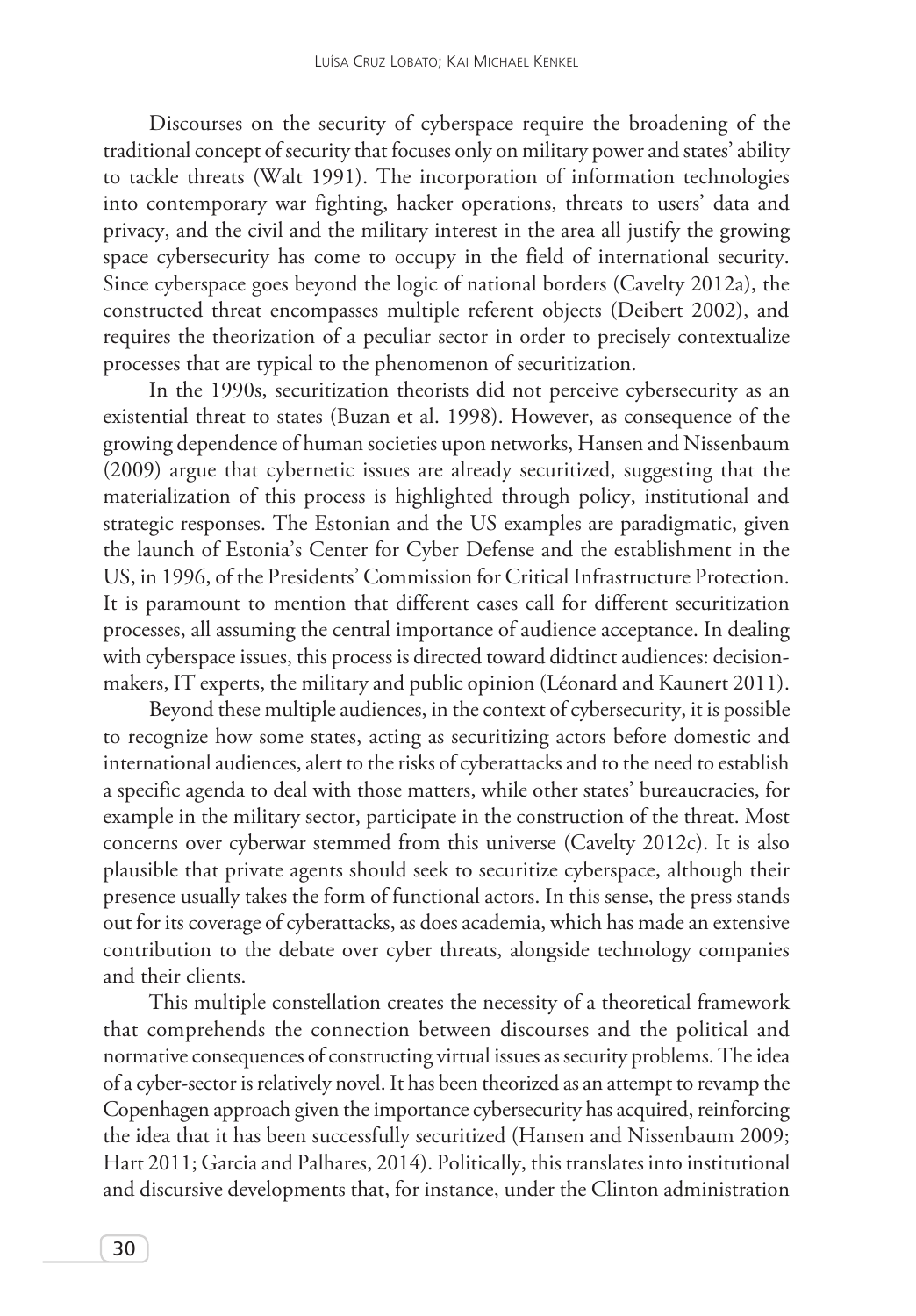in the US have engendered the creation of the aforementioned Commission on Critical Infrastructure Protection, as well as the formulation of national strategies oriented towards cyberspace (USA 1999; 2003; 2011; Brazil 2012).

Different discourses entail different threats, referent objects and securitizing actors. For Hansen and Nissenbaum (2009), there are three patterns of security within the cyber-sector: first, hypersecuritization, which represents the extension of securitization beyond regular levels of risk and threat, typically characterized by chain effects that have the capacity to reach other sectors. This pattern comprises catastrophic scenarios that usually contain projections of cascading disasters. The leverage of this discourse results from the hypothesis that damage to networks would yield radical effects in the societal, military and financial arenas, through scenarios that resemble environmental catastrophes.

Secondly, daily practices of security refer to the impact of virtual threats in the everyday life. The hypersecuritization landscapes gain even more plausibility, for catastrophe is usually associated with the disturbance of daily habits, such as the risks of virus-infected computers. This demands responsible behavior from Internet users, turning this group of interconnected people into audiences for both the potential enhancement and reduction of insecurity in the system, since these third parties can be instrumentalized for DDoS attacks (Hansen and Nissenbaum 2009:1166).

Finally, the pattern of technification creates discursive space for experts given the need for people with specific knowledge about systems operation. Technification legitimizes cyber securitization, supporting hypersecuritization discourses and aiming to influence public opinion in favor of those who master certain machines and the architecture of certain systems: "the mobilization of technification within a logic of securitization is thus one that allows for a particular constitution of epistemic authority and political legitimacy" (Hansen and Nissenbaum 2009:1167). The constitution of the expert's authority also leads to a separation between the "good science" of data processors and the "bad knowledge" of hackers. Cyber securitization involves a two-fold movement: from the political to the securitized; and from the political to the technical (Hansen and Nissenbaum 2009).

While Hansen and Nissenbaum (2009) consider interconnectivity an idiosyncrasy that unites an entire constellation of referent objects, one can infer that the networks that underpin systems and services constitute a referent object common to scenarios of hypersecuritization, of everyday practices and of technification. This is not to say that there are no referent objects interrelated through the network, but rather that securitization frequently happens to foster its integrity. Even different possible referent objects, are generally thought of in relation to the network itself: interconnected states and collectivities, networks of business and computers, governmental (confidential information), military and critical infrastructure networks (dependent upon hardware systems). Moreover, although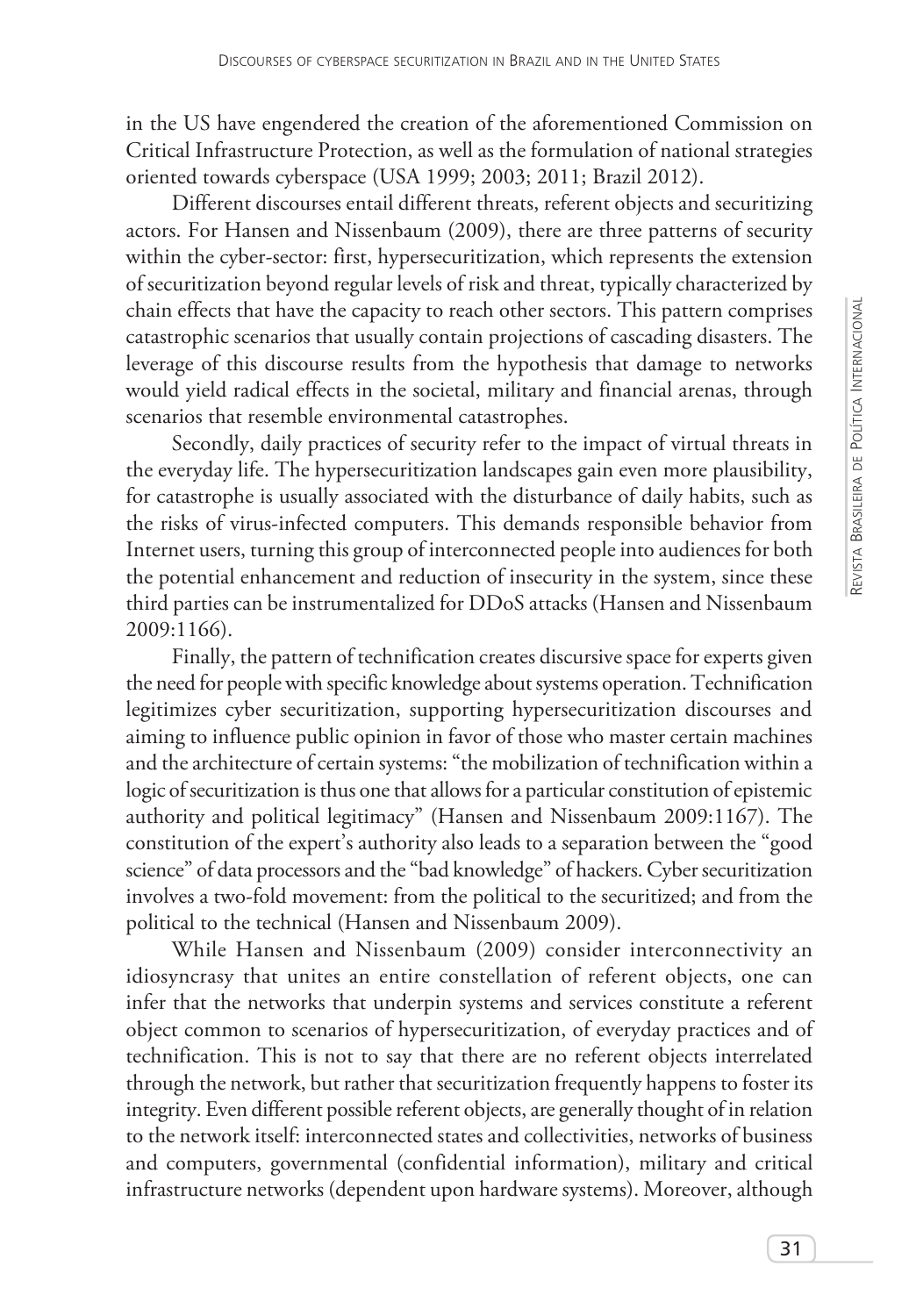the authors emphasize the link between cyber and military securities (Hansen and Nissenbaum 2009:1162-1164), they do not elaborate on their differences. This distinction is of the utmost importance since it allows differentiation between security logic and military logic—which will be discussed below.

According to Buzan et al. (1998:70), the military sector is pervaded by the logic of friend versus foe, and by the centrality of states and political organizations similar in their insistence upon territorial integrity. While phenomena such as Stuxnet in Iran may bring the logics of the cyber-sector and military sector closer together, accentuating the perceptions of friend versus foe, and of the protection of a territorial integrity, they nevertheless differ perceptibly, since the former sees networks as major referent objects or as links to identify other objects.. There are no clear-cut divisions, due precisely to the organization of the networks themselves (Hansen and Nissenbaum 2009:1161). Cyberspace is an open space in terms of concurring risks and solutions. The Hansen and Nissenbaum discursive construction of threats and of referent objects does not necessarily imply the adoption of a military logic of security.

In securitization, a successful speech-act stems from the combination of language and inter-subjectivity (Buzan et al. 1998:32) with conditions that facilitate their interaction. These can be internal (the speech-act must follow a security grammar) or external (the social conditions of the securitizing actor and the likelihood of the acceptance of their speech, as well as the features of the threats that hinder or facilitate securitization). This is essential for the analysis of the content of specific securitizing actions, such as official documents, as well as for grasping how the utilization of the cyber-sector and the three patterns above contribute to understanding the construction of threats and vulnerability in cyberspace.

## The analysis of American and Brazilian securitization discourses

This section addresses American and Brazilian discourses of securitization, based on national policy documents and on media accounts, with the intent of identifying to which audience these speech-acts were aimed, their referent objects, the presumed existential threat and the proposed responses. The discursive analysis identifies patterns of hypersecuritization, of securitization of everyday practices, and of technification, and the level of securitization of each of the cases is compared.

## The United States

In the case of the US, the discourse of securitization is no novelty, having already gone through several phases. In the early 1990s, the country migrated from a process of cybersecurity politicization, or its introduction into the political agenda and debates, to securitization itself (Cavelty 2012a). Nonetheless, both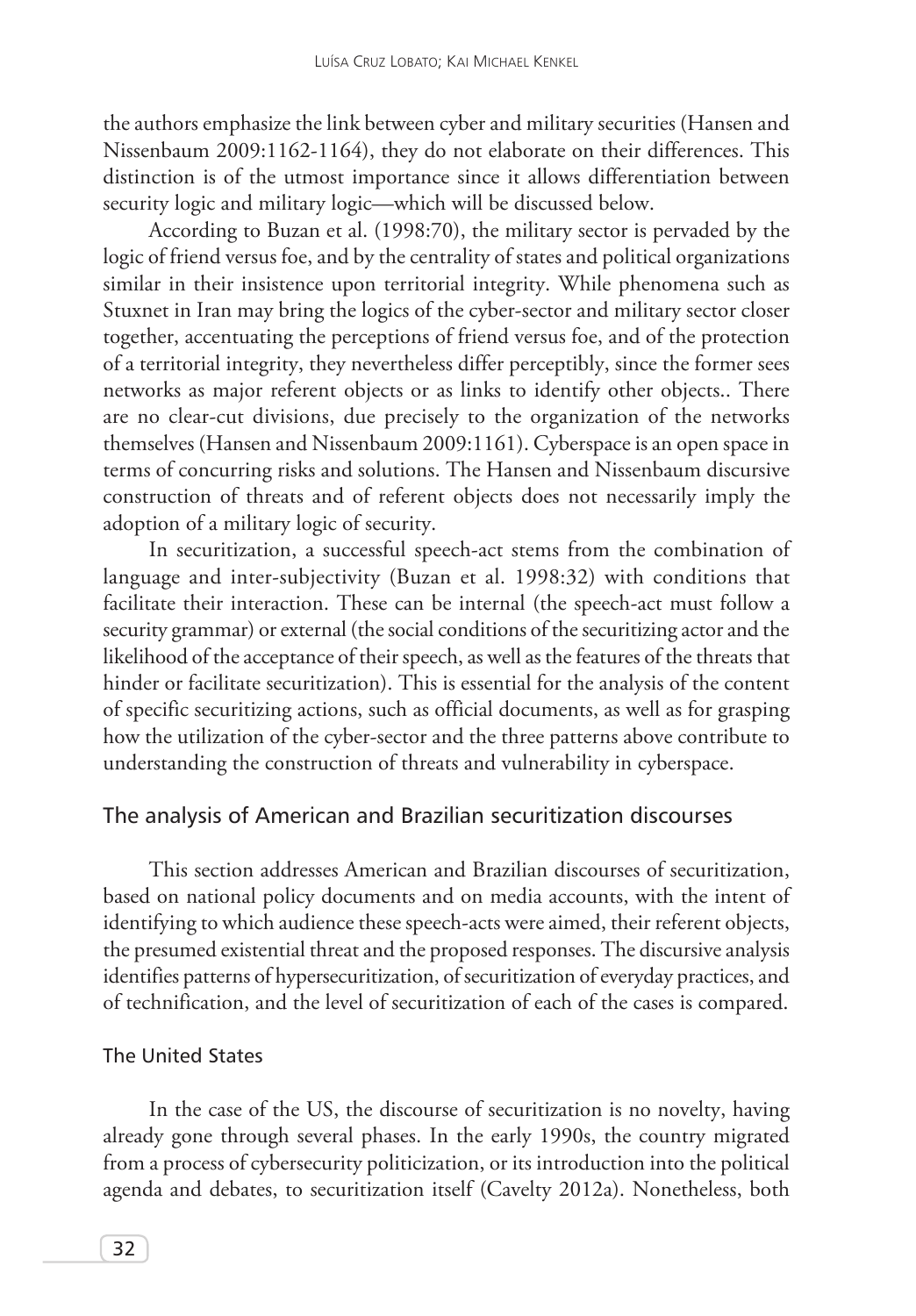the Clinton (USA 1999) and George W. Bush (2003) Administrations, in their official discourses, witnessed – or practiced – pervasive securitization moves. The criteria for the prevention and reduction of risks from cyberattacks were institutionalized via the International Strategy for Cyberspace (2011) during the Obama Administration. The most recent strategy adopts a view in which cyberspace is the source of both opportunities and threats, derived from the interdependency and interconnectivity of networks. Thus, damage to cables, servers and networks caused by natural disasters, accidents or even sabotage, the spillover of material conflicts to cyberspace, as well as several types of cybercrimes are examples of threats that transcend national borders from virtual platforms:

> (…) low costs of entry to cyberspace and the ability to establish an anonymous virtual presence can also lead to "safe havens" for criminals, with or without a state's knowledge. Cybersecurity threats can even endanger international peace and security more broadly, as traditional forms of conflict are extended into cyberspace (USA 2011:5).

The document shows an effort to publicize the securitization of cyberspace, an intention derived from the focus on government officials and industry. Cybersecurity as a matter of national security seems to have been internalized in the media, while cyberattacks, including DDoS, and the development of sophisticated viruses are frequently portrayed as 'weapons' and 'acts of war' threatening the security of US and allies' networks (Deibert 2013).

Patterns of hypersecuritization, of everyday practices and technification thrive in light of the proliferation of cybercrimes; viruses and worms that are capable of suspending the operation of industrial and commercial facilities; of attacks that affect the privacy of industry and individuals; and, at the national or international level, raise the risk of virtualization of material conflicts.

The document explicits to the public the implications of this threat to national security and to the private sector, as well as to everyday life. Network stability is central to the strategy, "… a cornerstone of our global prosperity, and securing those networks is more than strictly a technical matter" (USA 2011:9). Their instability and vulnerability threaten individuals, the private sector, governments and international society (USA 2011; Hansen and Nissenbaum 2009; Deibert 2002); threats may originate from terrorists, cybercriminals or even other states (USA 2011:12). However, while the sources of threats are attacks on networks and systems, many of these actors may operate as functional actors. The logic would be similar to what Buzan et al. (1998) sketch out using a company that pollutes the environment: these actors directly influence the dynamic of the cyber-sector, but they are neither referent objects nor securitizing actors, though they may contribute to actions that impact the perception of the threat.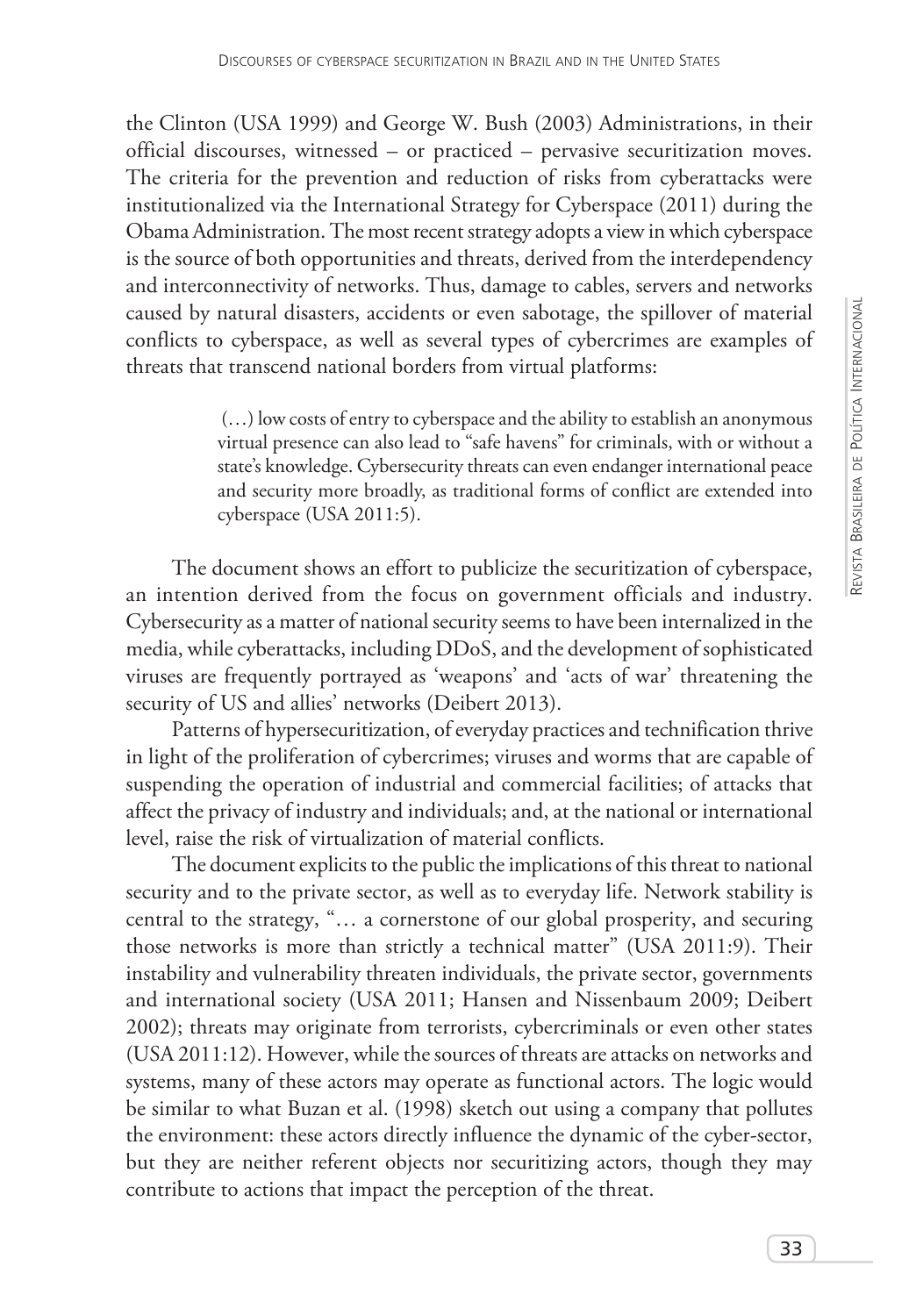The threat to networks that support critical infrastructures is portrayed in relation to the country's sovereignty and to the security of the population. This discourse is also legitimized for the particular features of the cyberspace, or appealing to traditional threats, such as terrorism and aggression. The reference is indeed relevant, since both securitization and the cyber threats interact in threat scenarios (Buzan et al. 1998), adopting the assumption of an acquiescent audience not entirely aware of the dangers (Hansen and Nissenbaum 2009). The document resorts to deterrence, as well as to the use of force, as possible responses to cyber threats (EUA 2011:14). It is important to highlight that the military sector has a significant role in the way cyber threats are perceived and managed—a trend that has increased in the debate on cybersecurity since the 1990s (Cavelty 2012c).

Beyond the above document, President Barack Obama's official discourses stressed the importance of placing cybersecurity among matters of national security, defining cyberspace as a strategic asset (EUA 2009), hence demonstrating its institutionalization in policy programs and an attempt to gain audiences in other security sectors. In 2010, the "*Protecting Cyberspace as a National Asset Act*" (PCNAA) was brought before the US Senate, seeking the assignment to the Federal Government of extensive responsibility in emergencies involving cybersecurity, including the power to intervene in the private sector (PCNAA 2010). Although the bill has not yet been voted upon, in the intelligence field, similar interventions led by the National Security Agency have already taken place without formal provisions.

#### Brazil

The number of cyberattacks against Brazil has been rising. In 2001, governmental websites were the targets of diverse attacks that disrupted website configuration or stole information (G1 2011). Estimates suggest that that country loses roughly USD 8 billion a year to cybercrimes (SYMANTEC 2012), while it is also a target of US espionage (Greenwald et al. 2013). Cyberattacks, cybercrimes and cyber espionage are interpreted as threats to digital networks, to individuals and to national security. In 2008, cyberspace was framed as a strategic sector within Brazil's National Defense Strategy (Brazil 2008). In 2012, the Ministry of Defense (MoD) released a Cyber Defense Policy (PCD), emphasizing the strategic level of cyber defense and the operational and tactical levels of cyberwar, aimed at guaranteeing human capital and expertise, reinforcing the security of public networks, developing intelligence capabilities, and the country's 'dissuasive capacity' (Brazil 2012:13).

The document establishes guidelines for the policy implementation including the creation of the Military System for Cyber Defense, the introduction of cyber defense in the joint exercises and combat simulations (Brazil 2012:16), as well as the issuing of federal legislation on the issue. Speaking of civilian and military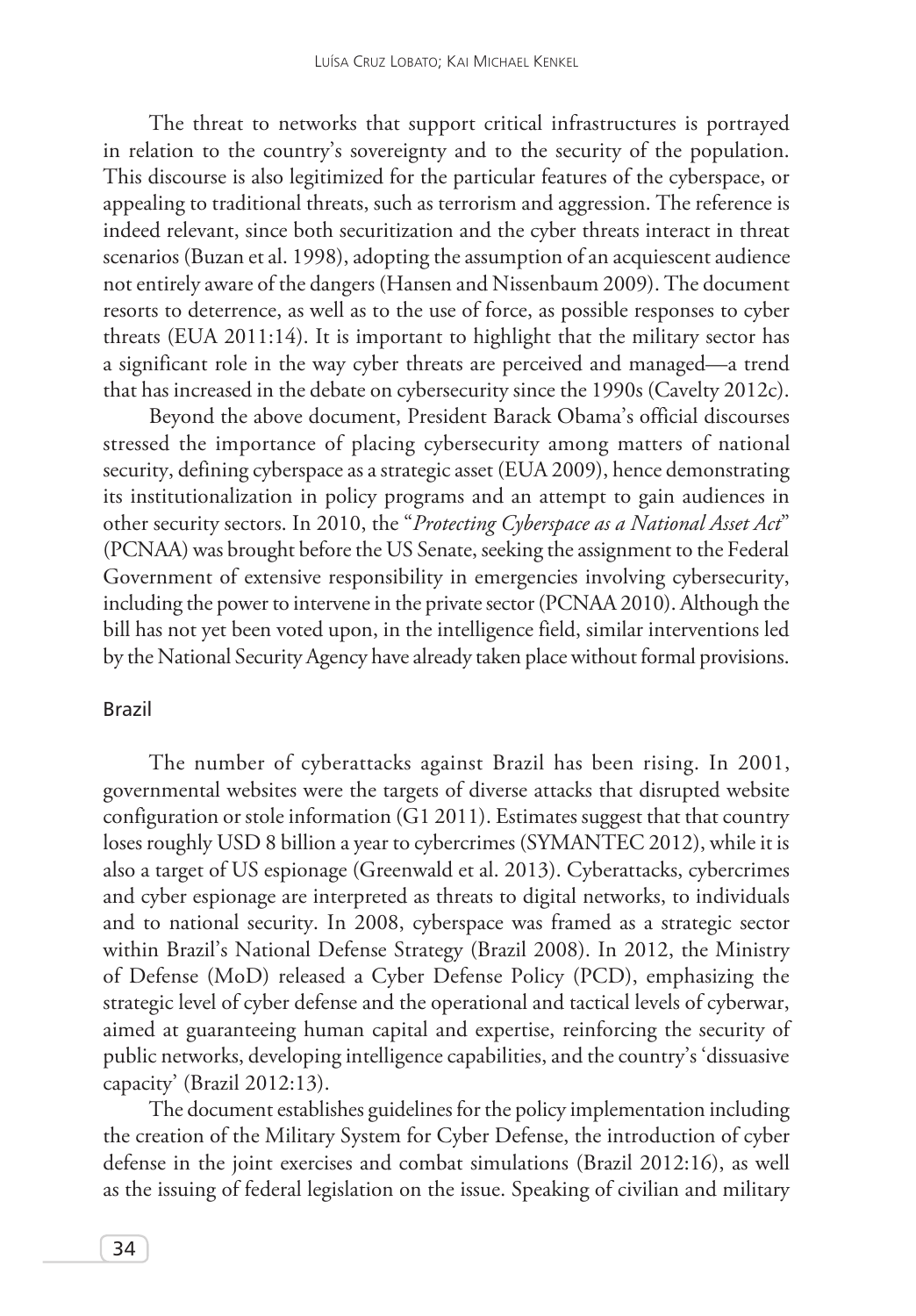arenas, the document focuses on the fact that the efficiency of cyber defense depends on the level of awareness of the value of information that organizations and people possess or process (Brazil 2012:11). Informational assets are the referent objects, and emphasizes the need to reinforce network security through the spread of technical knowledge to strengthen defense capacity, as well as the country's counterattack capacity. On a daily basis, there is concern over the defense of banks' and corporations' networks, as well as over avoiding the utilization of personal computers for DDoS attacks and spam activities.

The existential threat to networks is legitimized in reference to national defense interests, considering the relationship between the stability of infrastructure and the information that sustains them, as well as to national vulnerability. As a political response, the document proposes a collaborative action including the MoD, the academia, public and private sectors and pillars of industrial defense. (Brazil 2012:11). For Lopes (2013), the securitizing movement has gained momentum in policy-making debates and in official documents. However, the application of the PCD's guidelines has been rather limited, in the continued absence of specific legislation for cyber defense (Brazil 2010:39). In its turn, the level of expertise within the intelligence community, another basis for mechanisms of cyber defense (Brazil 2012:16), is still far from attaining the necessary level to confront current threats (Gonçalves 2012:310).

Progress was made with the implementation of the National Cyber Operations Simulator (Simoc) at a cost of R\$5 million (Portal 2013), aimed at training the military in cyber combat. Similar simulations are offered in academe, seeking to trigger the interest of data processing professionals in cybersecurity (DFTV, 2014). Furthermore, in 2014, R\$ 40 million were set aside for the creation of a Cyber Defense School (Portal 2014). In 2010, Brazil created a Center for Cyber Defense (CDCiber) within the Army (Cepik et al. 2014:171), which has been centralizing Brazil's national cyber defense activities.

The following table illustrates the succession of documents and governmental agencies assigned to deal with cybersecurity in both studied countries, with an eye to tracking their institutional developments and securitization processes.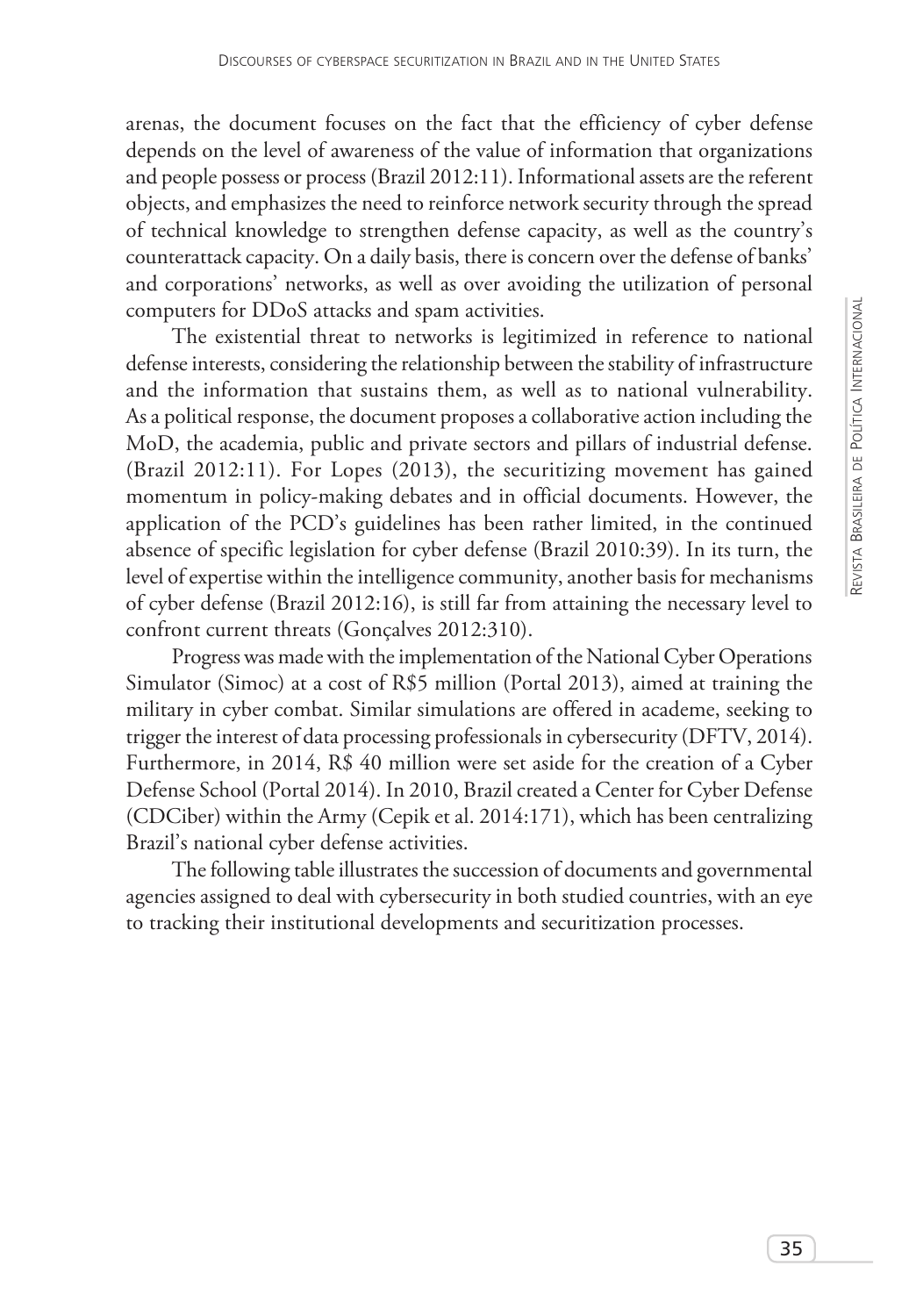|               | <b>Documents</b>                                                                                                                                                                                                                                                                                                    | Agencies                                                                                                                                                                                                                                                                                                                                                                                                                                             |
|---------------|---------------------------------------------------------------------------------------------------------------------------------------------------------------------------------------------------------------------------------------------------------------------------------------------------------------------|------------------------------------------------------------------------------------------------------------------------------------------------------------------------------------------------------------------------------------------------------------------------------------------------------------------------------------------------------------------------------------------------------------------------------------------------------|
| <b>USA</b>    | 1999: A National Security Strategy for a<br>New Century.<br>2003: The National Strategy to Secure<br>Cyberspace.<br>2009: Remarks by the President on Securing<br>our Nation's Cyber Infrastructure.<br>2011: International Strategy for Cyberspace:<br>Prosperity, Security, and Openness in<br>a Networked World. | Department of Homeland Security<br>• Office of Cybersecurity &<br>Communications<br>• National Cybersecurity Division<br>• Department of Defense<br>• U.S. Cyber Command<br>(USCyberComm)<br>· National Security Agency (NSA)                                                                                                                                                                                                                        |
| <b>BRAZIL</b> | 2008: National Defense Strategy<br>(Law nº 6.703, 12/18/2008)<br>2012: Cyber Defense Policy (ordinance<br>nº 3.389/MD, 12/21/2012)                                                                                                                                                                                  | ABIN – Brazilian Agency for Intelligence<br>MD - Ministry of Defense<br>$\bullet$ EB – Brazilian Army<br>• CD Ciber (Center of the Army for<br>Cyber defense)<br>• Presidency of the Republic<br>• Chamber of External Relations and<br>National Defense (CREDEN)<br>• Council for National Defense (CDN)<br>• Department of Informational and<br>Communication Security (DSIC)<br>• The Presidency's Cabinet for<br>Institutional Security (GSI-PR) |

**Table 1** – Main documents and governmental agencies assigned to deal with cybersecurity

The chosen cases present differences and similarities with regard to the adoption of the securitization discourse, securitizing actors, and audience reception. While both present patterns of hypersecuritization, everyday practices and technification in threat construction, the primary referent objects are the digital networks that host critical infrastructure and services and connect people. These networks are securitized in terms of individual users and the governments and services that depend upon them. However, there are clear differences in how well-developed these processes are from country to country. In Brazil, cybersecurity is institutionalized (Cepik et al. 2014:171), grasped as a broader activity than defense, and is under the purview of the Presidency (Brazil 2010:50), making it safe to assume that there is a securitizing process (Lopes 2013) that still lacks major audience recognition. In the US, the process is consolidated, and permeates governmental practices, serving as a justification for the enhancement of vigilance mechanisms, as well as of state control.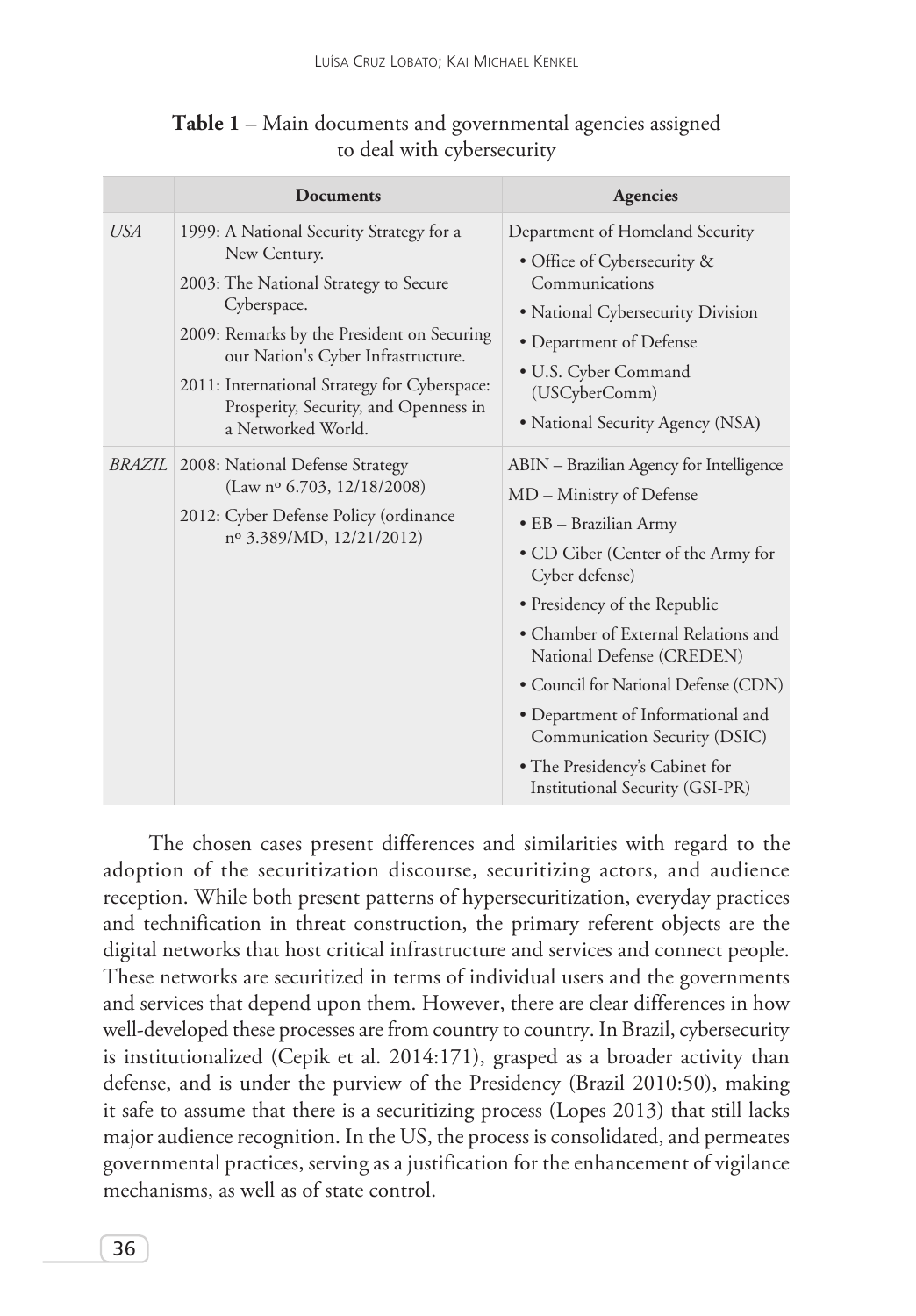The enlargement of the security framework to include threats beyond war highlights the applicability of Agamben's (2004) state of exception to responses such as of the US, characterized by growing regulations and surveillance in cyberspace. The state of exception enters everyday life via the generalization of security discourse as the government's *modus operandi*. The risks are higher when the discourse of securitization makes strong recall to the military sector: "the latest trend is to frame cybersecurity as a strategic-military issue and to focus on countermeasures such as cyber offence and defence, or cyber deterrence" (Cavelty 2012b:104).

## Conclusions

The first section placed cybersecurity in the international relations context, exploring cyberspace as a space of flows where anonymity is a reality and borders a fiction. It presented how this area challenges visions of the international still based on the domestic/international divide. Significant global phenomena yield the perception of cyberattacks as threats to the privacy of individuals, economies and national security, triggering processes of securitization by countries that depend on these networks. The second section applied to this dilemma the theory of securitization, underlining the need to approach the topic via a distinct cyber-sector. The third section shed light on American and Brazilian securitization discourses, stressing that each case had different levels of securitization: in Brazil, it is a slow and restricted process, while it has been relatively swifter in the US, where there is an additional concern – the militarization of cybersecurity.

The discourse of danger converts cyberspace into a threat and has been shaped in the military arena (Cavelty 2012c), being increasingly present in the everyday life of people and businesses. The globalization of information and technological innovations enhanced the connectivity and complexity of systems, heightening uncertainty and vulnerabilities. In discourse, dependence upon informational infrastructure renders society vulnerable to attacks targeting networks and informational systems, jeopardizing the stability of the networks and systems that enable modern activities, from medical services and industrial facilities to general supply chains. In these cases, they can affect the material world, as did the Stuxnet worm (Cavelty 2012c).

The securitization of cyberspace is not controversy free; it remains less urgent in countries less dependent on information systems, and happens in the context of threats whose catastrophic proportions are still matters of speculation and guesswork. Cyberattacks and cyber espionage are very much real, but there is an escalation in the perception of threats involving the actions of hackers and cybercrimes, as well as online sabotage and cyberwar. This trend allocates energies and resources to preventing rather unlikely events from becoming reality (Cavelty 2012b), counting on the support of US political circles prone to extending the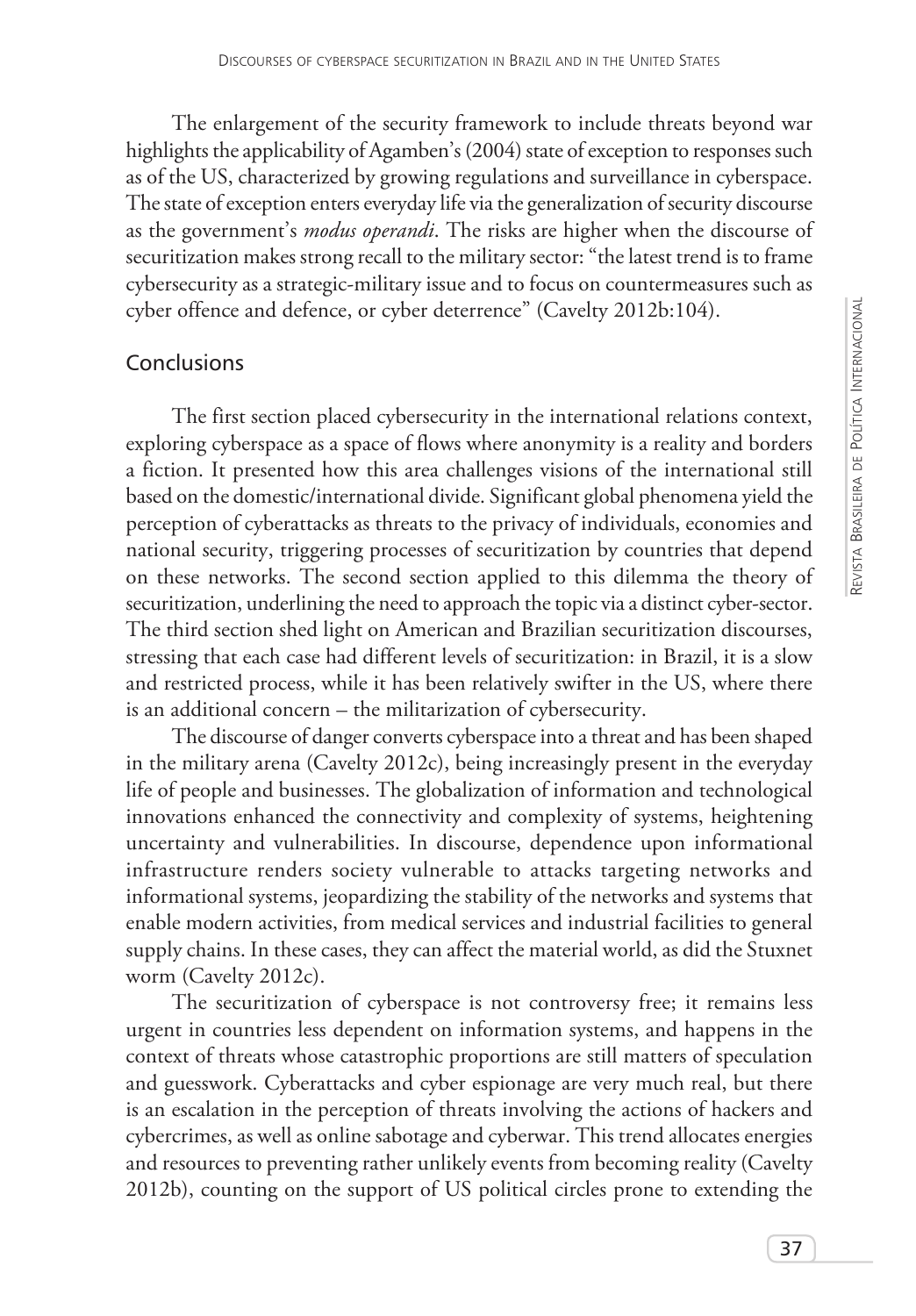security of the state at the expense of the security of individuals and their networks (Deibert 2002).

In the 1990s, countering cyber threats took on a political dimension, entering a context of competition for resources and influence that drove a tendency to overstate threats. Policymakers' and specialists' perception of risks is influenced by the potentially catastrophic effects of cyberattacks and by scenarios projected in literature, films and by think tanks (Libicki 2011). The so-called "bad use" of cyberspace threatens the social fabric in light of the perception of dependence and vulnerability of informational and telecommunications systems. In this sense, the media tends to distort the perception of threats when portraying virtual risks as increasing, constructing a threat of great proportions that is securitized and, in the US case, has led to militarized solutions and discourse.

The movement that shifts securitization to militarization raises concerns not only because the US are the global superpower, but also because the discourse of cyber securitization originates in the country, which has shaped a perception of the threat and possible countermeasures that are emulated in other countries. Even in Brazil, where there is only an incipient securitization process under way, the quest for military strategy, deterrence and operational guidelines stresses the trend to draw parallels between conventional military operations and the virtual world. Cavelty (2012b) argues that the deployment of military terminology such as cyberwar represents the existence of a rationale under which virtual challenges and threats are deemed resolvable as if cyberspace were an operational system.

The militarization of cyberspace is based on the fear that the capacity of states and non-state actors might seriously affect the usability of the internet. Although many fears over a virtual Pearl Harbor remain rhetoric, the likelihood of this perception triggering an "arms race" in cyberspace engenders the proliferation of cyber espionage, the dissemination of malwares, online surveillance, and several other forms of cyberattacks by states themselves: "in the rush to reject alarmism about cyberwar, we should not lose sight of the very real geopolitical conflict that has insinuated itself into this domain and threatens to subvert its architecture" (Deibert 2010).

It is not wise to intertwine securitization and militarization, especially since several countries present processes of securitization, while not necessarily linking it to militarization. However, it is still relevant to question the necessity and the limits of the process of securitization itself. Many discourses still employ traditional logics of security that are not quite adequate for virtual reality, as presented in this article. Cyberspace does not graft well onto security, and, therefore, analogies are dangerous. The state is not necessarily an actor whose innate capabilities provide it with the capacity to provide satisfying responses to challenges from cyberspace. The state's role in this domain is rather limited, even if a certain aspect of virtual reality is considered a first-line threat to national security (USA 2011), because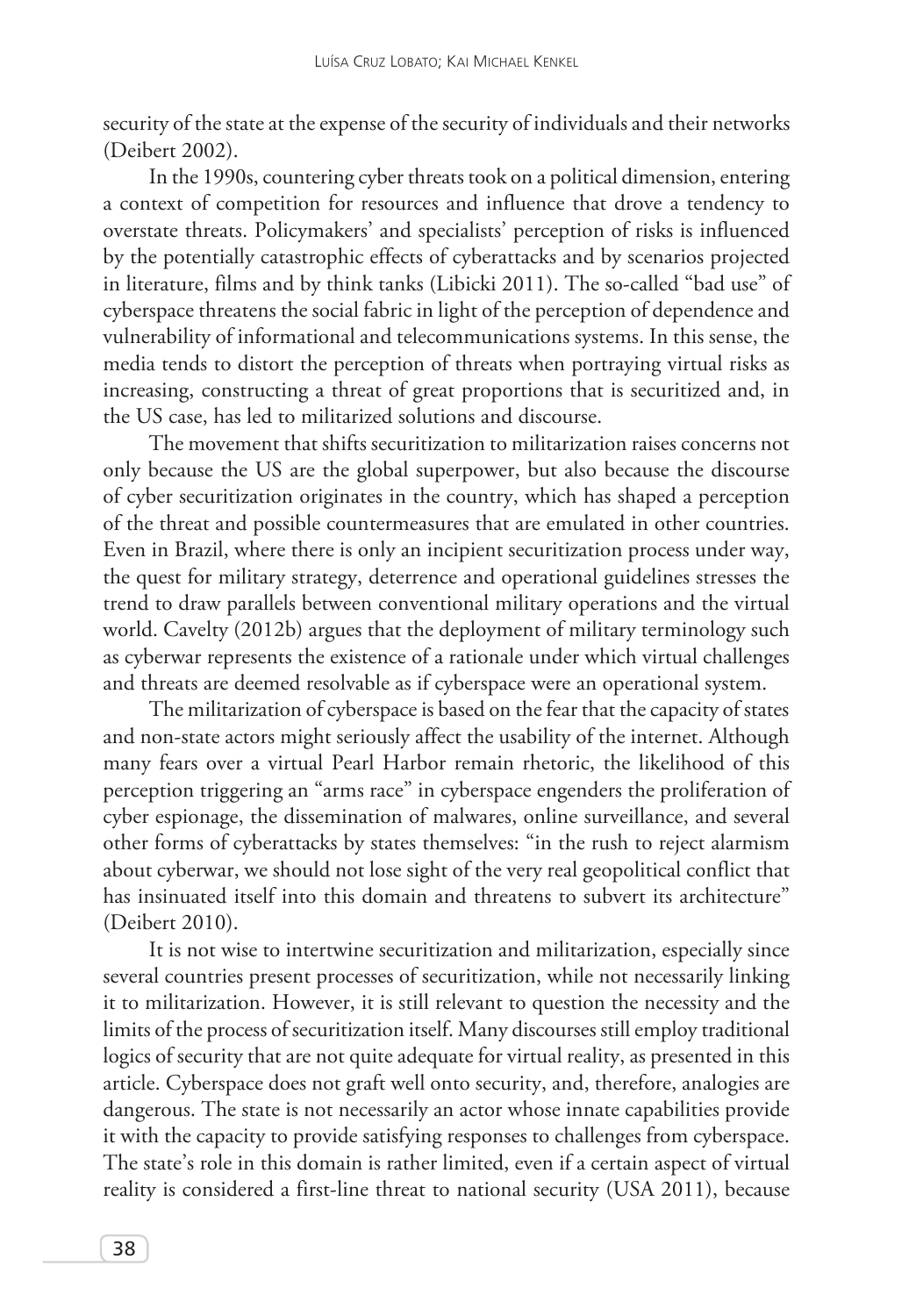cybersecurity is a sphere that is shared by the private and the public sectors, and is exploited also by individuals. State actions to control cyberspace risk several freedoms and rights of all other actors.

Creating a distinct cyber-sector would allow subsequent analysis both to pinpoint the multiple constellation of actors, discourses and practices, and to reinforce the identification of patterns of hypersecuritization triggered by states that are dependent upon information networks, permitting the recognition of a separate security dynamic in actors' practices and discourses. One of the limitations of securitization theory is the conception of measures of urgency via policies of exception. It is questionable to conceive security policies as pathways to extraordinary circumstances that differ from everyday life: "Exceptional measures are highly contextual and subjective, so that they might not always be security measures in a restricted sense, and security measures might not always be exceptional" (Cavelty 2008:137). Exceptionality may turn into an excuse to practice governmental cyber espionage, and such a practice can become be normalized without leaving the logic of security (Agamben 2004).

Cyberspace portrayed threats that justify the logic of cybersecurity are just as concrete as others embraced by the other Copenhagen sectors. However, their essence cannot be fully grasped, let alone reasonably managed, without threating the access to virtual resources. This does not mean that dealing with this particular and complex space is impossible, but only that the responses to these challenges must respect the distinctness of cyberspace. As a form of power which deeply shapes the relationship between society and state, security analysis would benefit from openness to new ways of making sense of a world where the real and the virtual are increasingly interconnected. The potential cost of blindness to the specificities of cyberspace is high: decreased real security in the interstices of the concepts used to define and provide it.

### Bibliographic references

Agamben, Giorgio. (2004) *Estado de Exceção*. São Paulo: Boitempo, 142p*.*

Adler, Emanuel and Pouliot, Vincent. (2011) *International Practices. International Theory*, vol.3, n.1, 2011, p.1-36.

Austin, John L. (1962), *How to Do Things with Words*, M. Sbisà and J. O. Urmson (eds.), Oxford: Oxford University Press, 166p.

Balzacq, Thierry. (2011) A theory of securitization: origins, core assumptions, and variants. In *Securitization Theory: How Security Problems Emerge and Dissolve*. Balzacq, Thierry. ed. Nova York: Routledge, p.1-30.

BBC (2014). Edward Snowden: Leaks that exposed US spy programme. *BBC New*s. [http://www.bbc.com/news/world-us-canada-23123964] Accessed: 01/10/2015.

Betz, David J. and Stevens, Tim. (2011) *Cyberspace and the State: Toward a Strategy for Cyber-power*. New York: Routledge, 158p.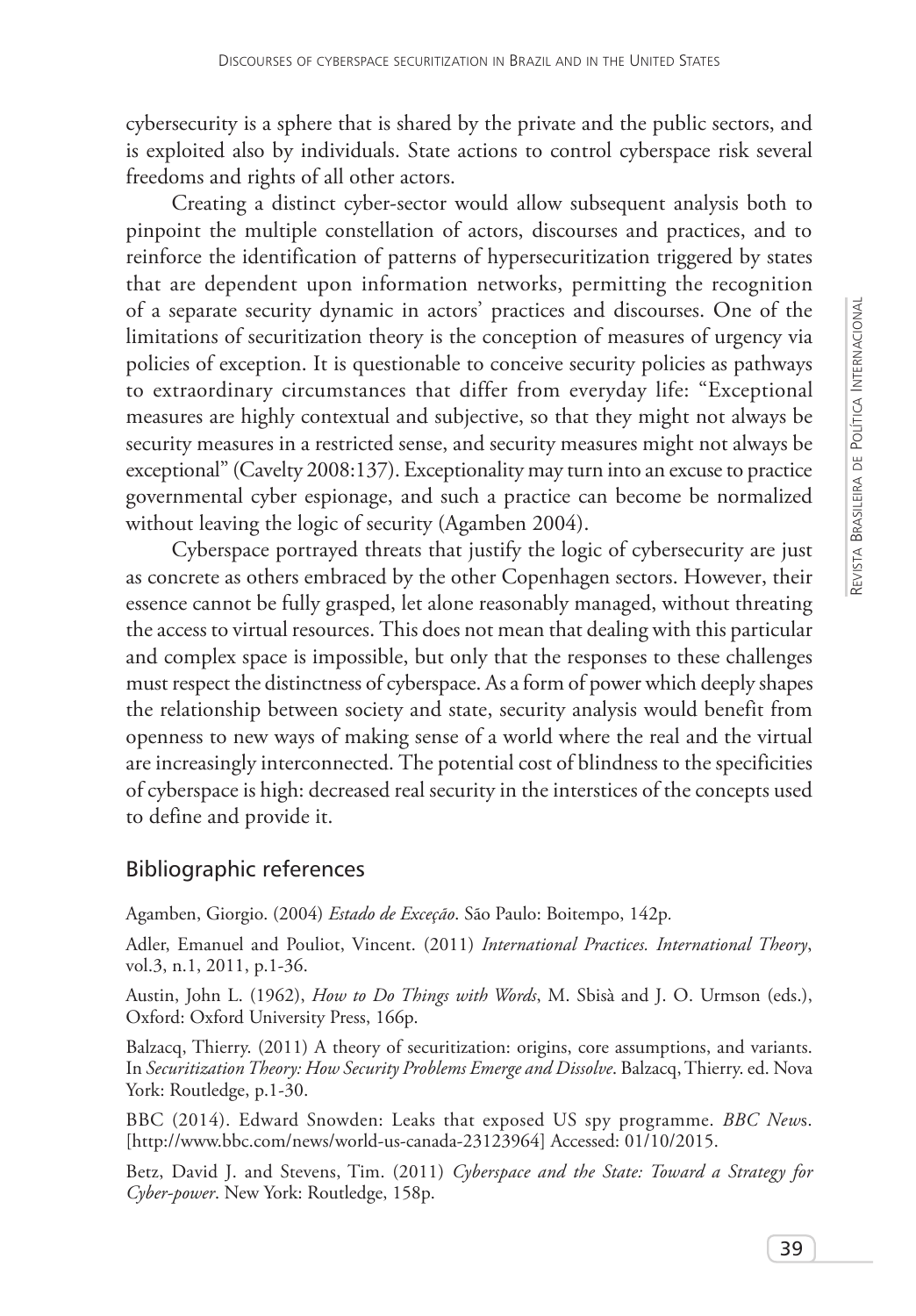Bigo, Didier. (2007) Detention of foreigners, states of exception, and the social practices of control of the banopticon. In *Borderscapes: hidden geographies and politics at territory's edge*. Rajaram, Kumar; Grundy-Warr, Carl. eds. Minneapolis: University of Minnesota Press, p.3-34.

Brazil. (2012) *Ministério da Defesa*, Política Cibernética de Defesa aprovada pela Portaria Normativa No.3.389 de 21 de dezembro de 2012 (Brasil). [http://www.defesa.gov. br/arquivos/ File/legislacao/emcfa/publicacoes/md31\_p\_02\_politica\_cibernetica\_de\_defesa.pdf] Accessed  $01/12/2015$ .

Brazil. (2008) *Presidência da República*, Decreto nº6.703 de 18 de dezembro de 2008 que aprova a Estratégia nacional de defesa. (Brasil). [http://www.planalto.gov. br/ccivil\_03/\_ato2007- 2010/2008/Decreto/D6703.htm] Accessed 01/12/2015.

Buzan, Barry; Hansen, Lene. (2009). *The Evolution of International Security Studies*. Cambridge: Cambridge University Press, 368p.

Buzan, Barry; Wæver, Ole; De Wilde, Jaap. (1998) *Security: A New Framework for Analysis*. Boulder: Lynne Rienner, 239p.

Cavelty, Myriam Dunn. (2008) *Cyber-security and threat politics: US efforts to secure the information age*. Nova York: Routledge, 182p.

Cavelty, Myriam Dunn. (2012a). The Militarisation of Cyberspace: Why Less May Be Better. In. *2012 4th International Conference on Cyber Conflicts*. C. Czosseck, R. Ottis, K. Ziolkowski. Eds Tallin: NATO CCD COE, 2012, p.141–53.

Cavelty, Myriam Dunn. (2012b). The Militarisation of Cyber Security as a Source of Global Tension." In *Strategic Trends Analysis*, p.103–24. [http://papers.ssrn.com/sol3/papers. cfm?abstract\_id=2007043]. Accessed 01/19/2015.

Cavelty, Myriam Dunn. (2012c) Cyber-Security. *Contemporary Security Studies, Allan Collins, Ed., Oxford University Press, 2012, p.1-33*. [http://papers.ssrn.com/sol3/papers.cfm?abstract\_ id=2055122]. Accessed 01/15/2015.

Cepik, Marco; Canabarro, Diego Rafael; Borne, Thiago. (2014). A securitização do ciberespaço e o terrorismo: uma abordagem crítica. In *Do 11 de setembro de 2001 à guerra ao terror: reflexões sobre o terrorismo no século XXI*, SOUZA, André de M.; Nasser, Reginaldo M.; Moraes, Rodrigo F. eds. Brasília: IPEA, p.161-186.

Croft, Adrian; Apps, Peter. (2014) NATO websites hit in cyber attack linked to Crimea tension. *Reuters* [http://www.reuters.com/article/2014/03/16/us-ukraine-nato-idUSBREA 2E0T320140316]. Accessed 01/09/2015.

Deibert, Ronald J. (2002) Circuits of Power: Security in the Internet Environment. In *Information Technologies and Global Politics the Changing Scope of Power and Governance,* Rosenau, James N., and J.P Singh, eds. Albany, NY: State University of New York Press, 2002. 115-142.

Deibert, Ronald J. (2010) Militarizing Cyberspace: To preserve the open Internet we must stop the cyber arms race. *MIT Technology Review* [http://www.technologyreview.com/ notebook/419458/militarizing-cyberspace/]. Accessed 01/19/2015.

Deibert, Ronald J. (2013) *Black code: inside the battle for cyberspace.* Toronto: McClelland & Stewart, 525p.

DFTV 1ª Edição.(2014) *Guerra cibernética estimula estudantes ao mercado de segurança digita*l [http://globotv. globo.com/rede-globo/dftv-1a-edicao/v/guerra-cibernetica-estimula-estudantesao-mercado-de-seguranca-digital/3700806/]. Published: 10/16/2014. Accessed: 01/10/2015.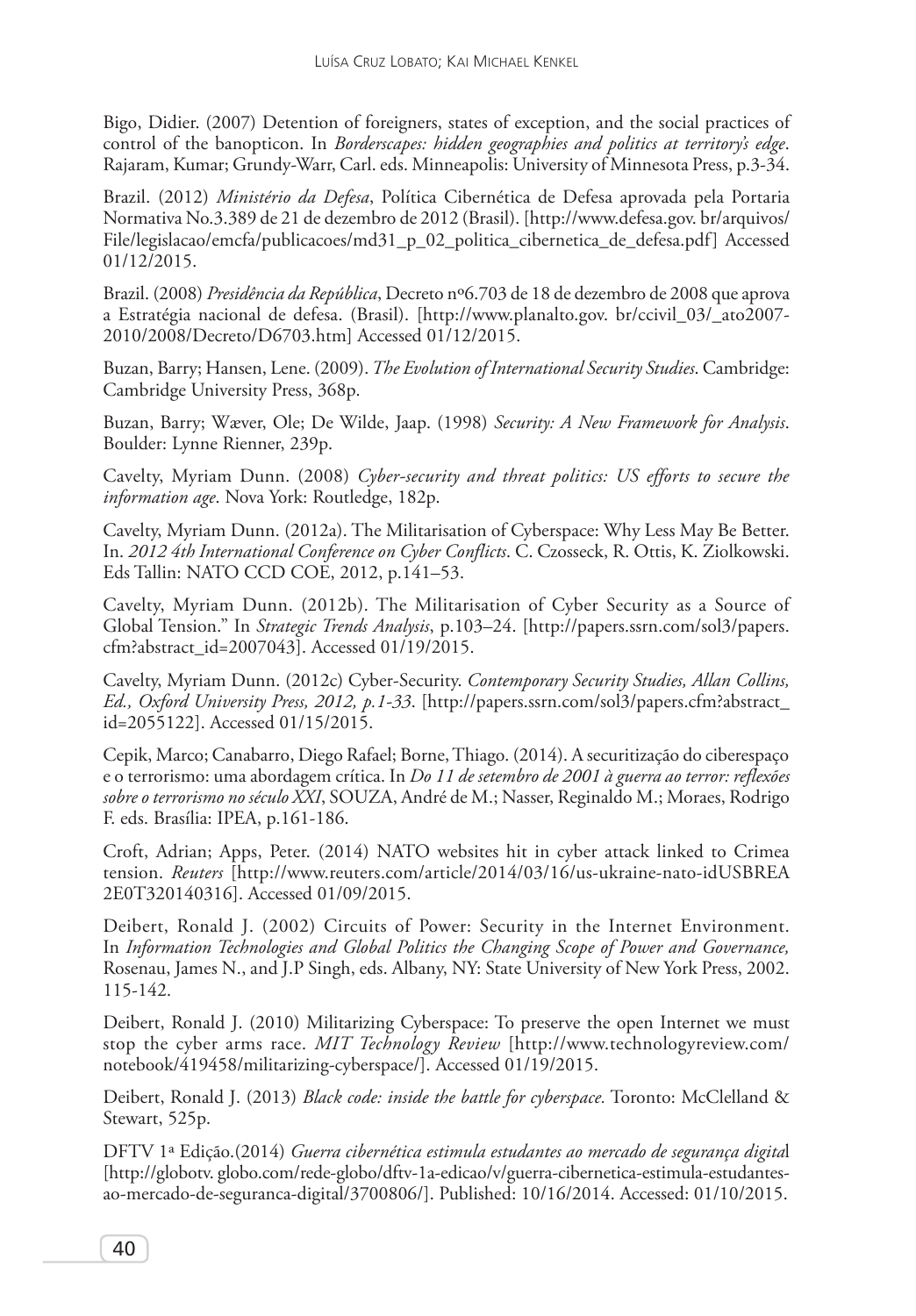Elbe, Stefan. (2007) *HIV/AIDS and security. In Contemporary security studies*, Collins, Allan org. Oxford: Oxford University Press, p.331-345.

G1. (2011) *Veja lista de sites do governo afetados por onda de ataques virtuais* [http://g1.globo. com/tecnologia/noticia/2011/06/veja-lista-de-sites-do-governo-afetados-por-onda-de-ataquesvirtuais.html] Accessed 02/09/2015.

Garcia, S.M.A; Palhares, A.I.D. (2014) Reflections on the virtual to real: modern technique, international security studies. Cyberspace *and International Relations: Theory, Prospects and Challenges*. Kremer, Jan-Frederik and Benedikt Müller, eds. Berlin: Springer, 284p.

Gonçalves, Joanisval Brito. Brasil, serviços secretos e as relações internacionais: conhecendo um pouco mais sobre o grande jogo. In *Defesa Nacional para o Século XXI: Política Internacional, Estratégia e Tecnologia Militar.* Silva Filho, Benedito da; Moraes, Rodrigo F. orgs. Rio de Janeiro: IPEA, 2012.

Greenwald, Gleen; KAZ, Roberto; Casado, José. (2013) Espionagem dos EUA se espalhou pela América Latina, *Jornal O Globo* [http://oglobo.globo.com/mundo/espionagem-dos-euase-espalhou-pela-america-latina-8966619] Published: 07/09/2013. Accessed 02/09/2015.

Hansen, Lene; Nissenbaum, Helen. (2009) Digital Disaster, Cyber Security, and the Copenhagen School. *International Studies Quarterly*, vol. 53, p. 1155–75 [http://www.nyu.edu/projects/ nissenbaum/papers/digital%20disaster.pdf] Accessed: 01/10/2015.

Hart, Catherine. (2011) Mobilizing the Cyberspace Race: the Securitization of the Internet and its Implications for Civil Liberties. *Cyber-Surveillance in Everyday Life*: An International Workshop, may 12-15, 13p. [http://www.digitallymediatedsurveillance.ca/wp-content/ uploads/2011/04/Hart-Mobilizing-the-Cyberspace-race.pdf] Accessed 02/09/2015.

Krasny, Ross. (2014). Chinese hacked U.S. military contractors, Senate panel finds. *Reuters* [http:// www.reuters.com/article/2014/09/18/usa-military-cyberspying-idUSL1N0RI1N420140918]. Published: 09/14/2014. Accessed 05/10/2015.

Krause, Keith. (1998) Critical Theory and Security Studies: The Research Programme of 'Critical Security Studies.' *Cooperation and Conflict*, vol. 33, p. 298–333.

Krause, Keith; Williams, Michael C. (1997) From Strategy to Security: Foundations of Critical Security Studies. In *Critical Security Studies: Concepts and Cases*. Krause, K.; Williams, M. eds. Minneapolis: University of Minnesota Press, p.33-60.

Léonard, Sara; Kaunert, Christian. (2011) Reconceptualizing the Audience in Securitization Theory. In *Securitization Theory: How Security Problems Emerge and Dissolve*. Balzacq, Thierry. ed. Nova York: Routledge, p. 57–76.

Levy, Pierre (1999). *Cibercultura*. São Paulo: Editora 34, 250p

 Libicki, Martin C. (2011) Chinese Use of Cyberwar as an Anti-Access Strategy. Two Scenarios. In *RAND Testimony Series*, p.1-4. [http://www.rand.org/content/dam/rand/pubs/testimonies/ 2011/RAND\_CT355.pdf]. Accessed 01/13/2015.

Lopes, Gills. (2013). Securitizando o ciberespaço: um estudo comparativo sobre a defesa cibernética em sete países. In *Anais do 4º Encontro Nacional da ABRI* [http://www. encontronacional2013.abri.org.br/conteudo/view?ID\_CONTEUDO=877]. Accessed 01/12/2015.

Lynn, William J. (2011) The Pentagon's Cyberstrategy, One Year Later: Defending Against the Next Cyberattack. *Foreign Affairs* [http://www.foreignaffairs.com/articles/68305/williamj-lynn-iii/the-pentagons-cyberstrategy-one-year-later]. Accessed 01/10/2015.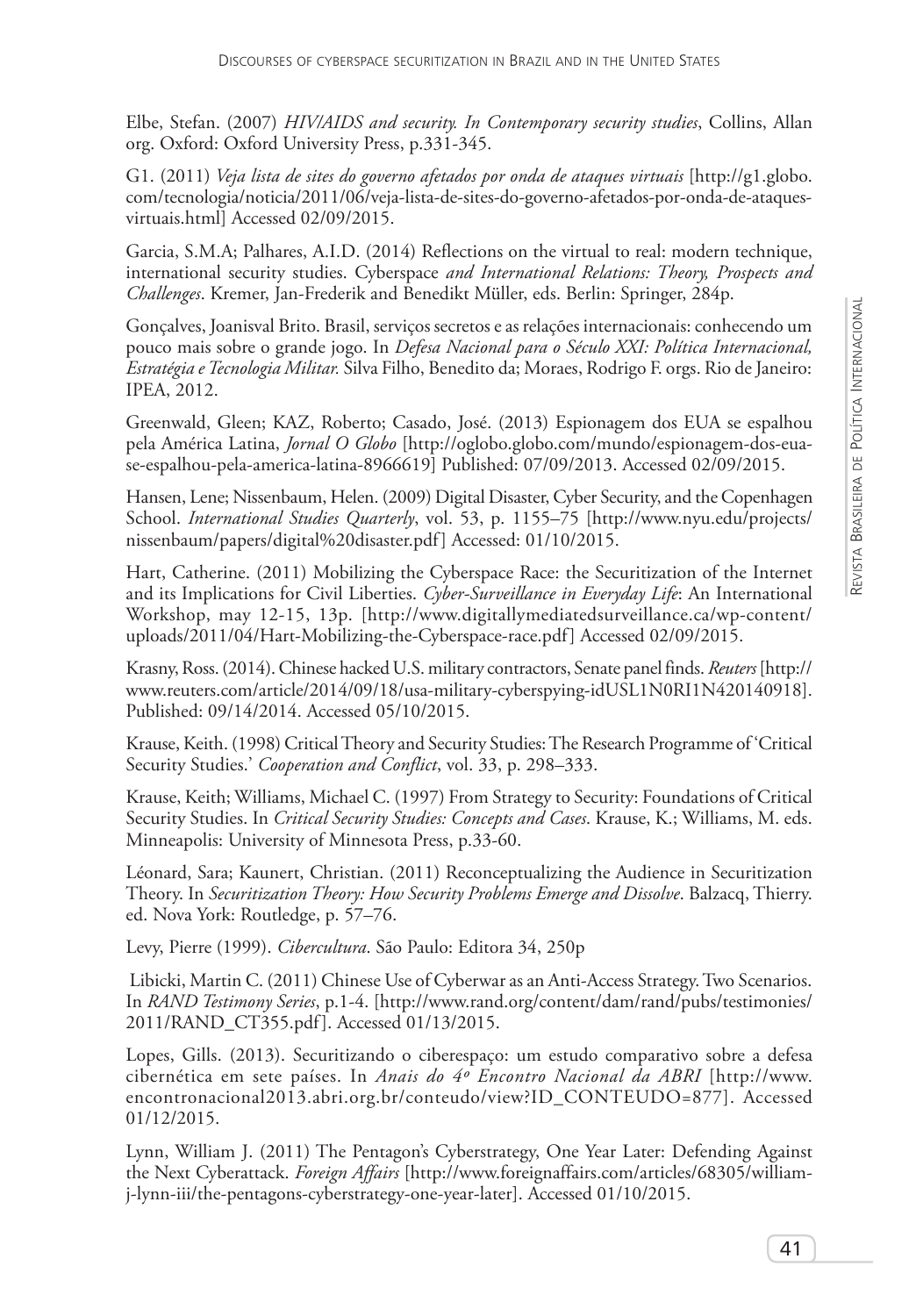Melzer, Nils. (2011) *Cyberwarfare and International Law: Ideas for Peace and Security*. Geneva: UNIDIR, 38p.

NATO. (2013) *The Tallinn Manual on International Law Applicable to Cyber Warfare*. Cambridge: Cambridge University Press, 215p.

Onuf, Nicholas. (1989) *World of Our Making: Rules and Rule in Social Theory and International Relations*. Columbia: University of South Carolina Press, 319p.

Portal Brasil. (2013). *Apresentado simulador nacional de guerra eletrônica* [http://www.brasil. gov. br/defesa-e-seguranca/2013/01/apresentado-simulador-nacional-de-guerra-eletronica]. Accessed 01/12/2015.

Portal Brasil. (2014). Amorim anuncia projeto de Escola de Defesa Cibernética. [http://www. brasil.gov. br/defesa-e-seguranca/2014/01/amorim-anuncia-projeto-de-escola-de-defesacibernetica ]. Accessed 01/12/15.

Rohr, Altieres. (2014) NSA causou 'blecaute' na internet da Síria em 2012, diz Snowden. *Portal G1* [http://g1.globo.com/mundo/siria/noticia/2014/08/nsa-causou-blecaute-na-internet-dasiria-em-2012-diz-snowden.html ]. Accessed 01/15/2015.

SYMANTEC. (2012) 2012 Norton cybercrime report. [http://now-static.norton.com/now/en/ pu/images/Promotions/2012/cybercrimeReport/2012\_Norton\_Cybercrime\_Report\_Master\_ FINAL\_050912.pdf] Accessed 02/09/2015.

USA (2003). Department of Homeland Security*, The National Strategy to Secure Cyberspace*, (EUA). [https://www.us-cert.gov/sites/default/files/publications/cyberspace\_strategy.pdf]. Accessed 01/15/2015.

USA. (2010) [PCNNA] Senate. Protecting Cyberspace as a National Asset Act (PCNNA), Bill S.3480, 2010. [http://thomas.loc.gov/cgi-bin/bdquery/z?d111:S3480:]. Accessed 01/14/2015.

USA. (1999) White House, *A National Security Strategy for a New Century* (EUA) [http:// clinton4.nara.gov/media/pdf/nssr-1299.pdf]. Accessed 01/15/2015.

USA. White House, (2009) *Remarks by the President on Securing our Nation's Cyber Infrastructure* (EUA) [http://www.whitehouse.gov/the-press-office/remarks-president-securing-our-nationscyber-infrastructure]. Accessed 01/16/15.

USA. White House, (2011) *International strategy for cyberspace: prosperity, security and openness in a networked world (EUA)* [http://www.whitehouse.gov/sites/default/files/rss\_viewer/ international\_strategy\_for\_cyberspace.pdf]. Accessed 01/15/2015.

Wæver, Ole. (2012). Aberystwyth, Paris, Copenhagen New 'Schools' in Security Theory and Their Origins between Core and Periphery. In *Thinking international relations differently*. Tickner, Arlene B.; Blaney, David L. eds. Nova York: Routledge, p.48-71.

Walt, Stephen M. (1991). The Renaissance of Security Studies. *International Studies Quarterly*, vol. 35, p. 211-239.

## Acknowledgements

Luísa Cruz Lobato acknowledges the support from Conselho Nacional de Desenvolvimento Científico e Tecnológico (CNPQ). Kai Michael Kenkel acknowledges the support from Conselho Nacional de Desenvolvimento Científico e Tecnológico (CNPQ), Fundação Carlos Chagas Filho de Amparo à Pesquisa do Estado do Rio de Janeiro (FAPERJ), and Social Sciences Centre at